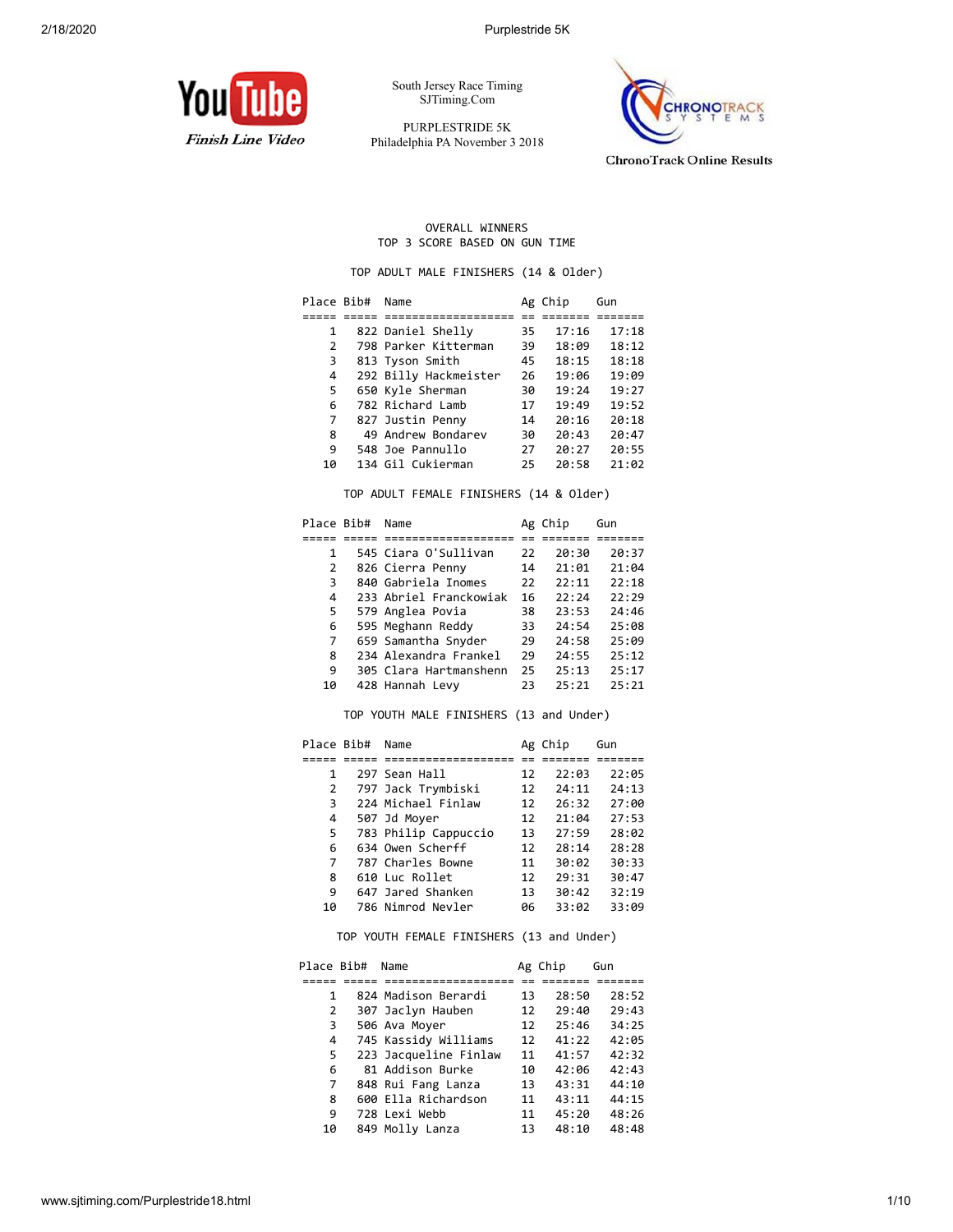

| Place Bib# | Name                      |   |    | Gen Age Chip | Gun   |      | Pace Div/Tot | Div      | Gen/Tot | G  |
|------------|---------------------------|---|----|--------------|-------|------|--------------|----------|---------|----|
|            |                           |   |    |              |       |      |              |          |         |    |
| 1          | 822 Daniel Shelly         | М | 35 | 17:16        | 17:18 | 5:34 | 1/54         | M30-39   | 1/233   | М  |
| 2          | 798 Parker Kitterman      | М | 39 | 18:09        | 18:12 | 5:52 | 2/54         | M30-39   | 2/233   | М  |
| 3          | 813 Tyson Smith           | М | 45 | 18:15        | 18:18 | 5:54 | 1/34         | M40-49   | 3/233   | М  |
| 4          | 292 Billy Hackmeister     | М | 26 | 19:06        | 19:09 | 6:10 | 1/41         | M20-29   | 4/233   | M  |
| 5          | 650 Kyle Sherman          | М | 30 | 19:24        | 19:27 | 6:16 | 3/54         | M30-39   | 5/233   | M  |
| 6          | 782 Richard Lamb          | М | 17 | 19:49        | 19:52 | 6:24 | 1/9          | M13-19   | 6/233   | М  |
| 7          | 827 Justin Penny          | М | 14 | 20:16        | 20:18 | 6:32 | 2/9          | M13-19   | 7/233   | М  |
| 8          | 545 Ciara O'Sullivan      | F | 22 | 20:30        | 20:37 | 6:39 | 1/68         | F20-29   | 1/270   | F  |
| 9          | 49 Andrew Bondarev        | М | 30 | 20:43        | 20:47 | 6:42 | 4/54         | M30-39   | 8/233   | М  |
| 10         | 548 Joe Pannullo          | М | 27 | 20:27        | 20:55 | 6:44 | 2/41         | M20-29   | 9/233   | М  |
| 11         | 134 Gil Cukierman         | м | 25 | 20:58        | 21:02 | 6:46 | 3/41         | M20-29   | 10/233  | М  |
| 12         | 826 Cierra Penny          | F | 14 | 21:01        | 21:04 | 6:47 | 1/6          | F13-19   | 2/270   | F  |
| 13         | 298 David Halpern         | М | 56 | 21:35        | 21:39 | 6:59 | 1/36         | M50-59   | 11/233  | М  |
| 14         | 183 Andrew Dowdell        | М | 14 | 21:52        | 21:54 | 7:03 | 1/18         | M14&UND  | 12/233  | М  |
| 15         | 297 Sean Hall             | м | 12 | 22:03        | 22:05 | 7:07 | 2/18         | M14&UND  | 13/233  | М  |
| 16         | 840 Gabriela Inomes       | F | 22 | 22:11        | 22:18 | 7:11 | 2/68         | F20-29   | 3/270   | F  |
| 17         | 788 Leonard Ralcer        | М | 34 | 22:14        | 22:22 | 7:12 | 5/54         | M30-39   | 14/233  | М  |
| 18         | 233 Abriel Franckowiak    | F | 16 | 22:24        | 22:29 | 7:14 | 1/13         | $F15-19$ | 4/270   | F  |
| 19         | 825 Xavier Scotland       | М | 15 | 22:33        | 22:36 | 7:17 | 3/9          | M13-19   | 15/233  | М  |
| 20         | 616 Leo Patrick Russo     | М | 15 | 22:38        | 22:44 | 7:19 | 1/9          | M15-19   | 16/233  | М  |
| 21         | 59 Michael Boyle          | М | 30 | 22:22        | 22:45 | 7:20 | 6/54         | M30-39   | 17/233  | M  |
| 22         | 657 Angelo Sisofo         | м | 16 | 20:38        | 22:46 | 7:20 | 2/9          | M15-19   | 18/233  | М  |
| 23         | 210 James Farrelly        | м | 46 | 23:03        | 23:09 | 7:27 | 2/34         | M40-49   | 19/233  | М  |
| 24         | 493 Jim Miller            | м | 52 | 23:28        | 23:36 | 7:36 | 2/36         | M50-59   | 20/233  | М  |
| 25         | 803 Cameron Smith         | M | 56 | 22:00        | 23:38 | 7:37 | 3/36         | M50-59   | 21/233  | М  |
| 26         | 419 Andrelennertz Lenne M |   | 38 | 23:30        | 23:42 | 7:38 | 7/54         | M30-39   | 22/233  | M  |
| 27         | 308 Jon Hauge             | М | 44 | 23:29        | 23:45 | 7:39 | 3/34         | M40-49   | 23/233  | M  |
| 28         | 666 Robert Staudt         | М | 47 | 23:32        | 23:49 | 7:40 | 4/34         | M40-49   | 24/233  | М  |
| 29         | 707 James Varghese        | М | 35 | 23:47        | 24:05 | 7:45 | 8/54         | M30-39   | 25/233  | М  |
| 30         | 195 Kevin Egan            | М | 40 | 24:03        | 24:07 | 7:46 | 5/34         | M40-49   | 26/233  | М  |
| 31         | 810 Patrick Kellman       | М | 26 | 23:15        | 24:08 | 7:46 | 4/41         | M20-29   | 27/233  | М  |
| 32         | 388 Brian Kracyla         | М | 38 | 23:57        | 24:11 | 7:47 | 9/54         | M30-39   | 28/233  | M  |
| 33         | 456 Michael Martinelli    | М | 28 | 24:07        | 24:12 | 7:48 | 5/41         | M20-29   | 29/233  | М  |
| 34         | 797 Jack Trymbiski        | М | 12 | 24:11        | 24:13 | 7:48 | 1/5          | M12&UND  | 30/233  | М  |
| 35         | 780 Tyler Dombrowski      | М | 16 | 24:07        | 24:13 | 7:48 | 4/9          | M13-19   | 31/233  | М  |
| 36         | 276 Dave Goldberg         | м | 39 | 24:15        | 24:20 | 7:50 | 10/54        | M30-39   | 32/233  | М  |
| 37         | 838 David Wixted          | м | 43 | 24:40        | 24:45 | 7:58 | 6/34         | M40-49   | 33/233  | М  |
| 38         | 579 Anglea Povia          | F | 38 | 23:53        | 24:46 | 7:59 | 1/56         | F30-39   | 5/270   | F  |
| 39         | 270 Jeffrey Giffin        | М | 44 | 24:41        | 24:47 | 7:59 | 7/34         | M40-49   | 34/233  | М  |
| 40         | 562 Christopher Philipp M |   | 33 | 21:46        | 24:58 | 8:02 | 11/54        | M30-39   | 35/233  | М  |
| 41         | 580 Don Povia             | м | 39 | 24:12        | 25:04 | 8:04 | 12/54        | M30-39   | 36/233  | M  |
| 42         | 595 Meghann Reddy         | F | 33 | 24:54        | 25:08 | 8:06 | 2/56         | F30-39   | 6/270   | -F |
| 43         | 659 Samantha Snyder       | F | 29 | 24:58        | 25:09 | 8:06 | 3/68         | F20-29   | 7/270   | F  |
| 44         | 444 Sean Mahon            | М | 33 | 24:58        | 25:09 | 8:06 | 13/54        | M30-39   | 37/233  | М  |
| 45         | 560 Ryan Penny            | М | 38 | 25:08        | 25:11 | 8:07 | 14/54        | M30-39   | 38/233  | м  |
| 46         | 234 Alexandra Frankel     | F | 29 | 24:55        | 25:12 | 8:07 | 4/68         | F20-29   | 8/270   | F  |
| 47         | 305 Clara Hartmanshenn    | F | 25 | 25:13        | 25:17 | 8:09 | 5/68         | F20-29   | 9/270   | F  |
| 48         | 428 Hannah Levy           | F | 23 | 25:21        | 25:21 | 8:10 | 6/68         | $F20-29$ | 10/270  | F  |
| 49         | 468 Michael McCollum      | М | 70 | 25:23        | 25:23 | 8:11 | 1/4          | M70+     | 39/233  | M  |
| 50         | 196 Michael Elefant       | M | 38 | 25:15        | 25:28 | 8:12 | 15/54        | M30-39   | 40/233  | М  |



| Place Bib# | Name                      |    |    | Gen Age Chip | Gun   | Pace | Div/Tot | Div      | Gen/Tot G |   |
|------------|---------------------------|----|----|--------------|-------|------|---------|----------|-----------|---|
|            |                           |    |    |              |       |      |         |          |           |   |
| 51         | 734 Katy Wellen           | F. | 40 | 25:24        | 25:32 | 8:13 | 1/56    | F40-49   | 11/270 F  |   |
| 52         | 791 Dan Lentz             | м  | 22 | 25:00        | 25:34 | 8:14 | 6/41    | M20-29   | 41/233    | M |
| 53         | 100 Emily Chappell        | F  | 26 | 25:30        | 25:37 | 8:15 | 7/68    | $F20-29$ | 12/270 F  |   |
| 54         | 232 Lauren Foss           | F  | 49 | 25:23        | 25:39 | 8:16 | 2/56    | $F40-49$ | 13/270 F  |   |
| 55         | 405 Michael Lankiewicz    | м  | 63 | 25:21        | 25:40 | 8:16 | 1/23    | M60-69   | 42/233    | M |
| 56         | 662 Brandon Stacy         | м  | 22 | 25:16        | 25:42 | 8:17 | 7/41    | $M20-29$ | 43/233    | M |
| 57         | 632 Judy Scherff          | F  | 40 | 25:33        | 25:47 | 8:18 | 3/56    | $F40-49$ | 14/270 F  |   |
| 58         | 631 Reece Schepperd       | M  | 28 | 25:18        | 25:50 | 8:19 | 8/41    | $M20-29$ | 44/233    | M |
| 59         | 604 Timothy Ringelstein M |    | 30 | 25:30        | 25:54 | 8:20 | 16/54   | M30-39   | 45/233    | м |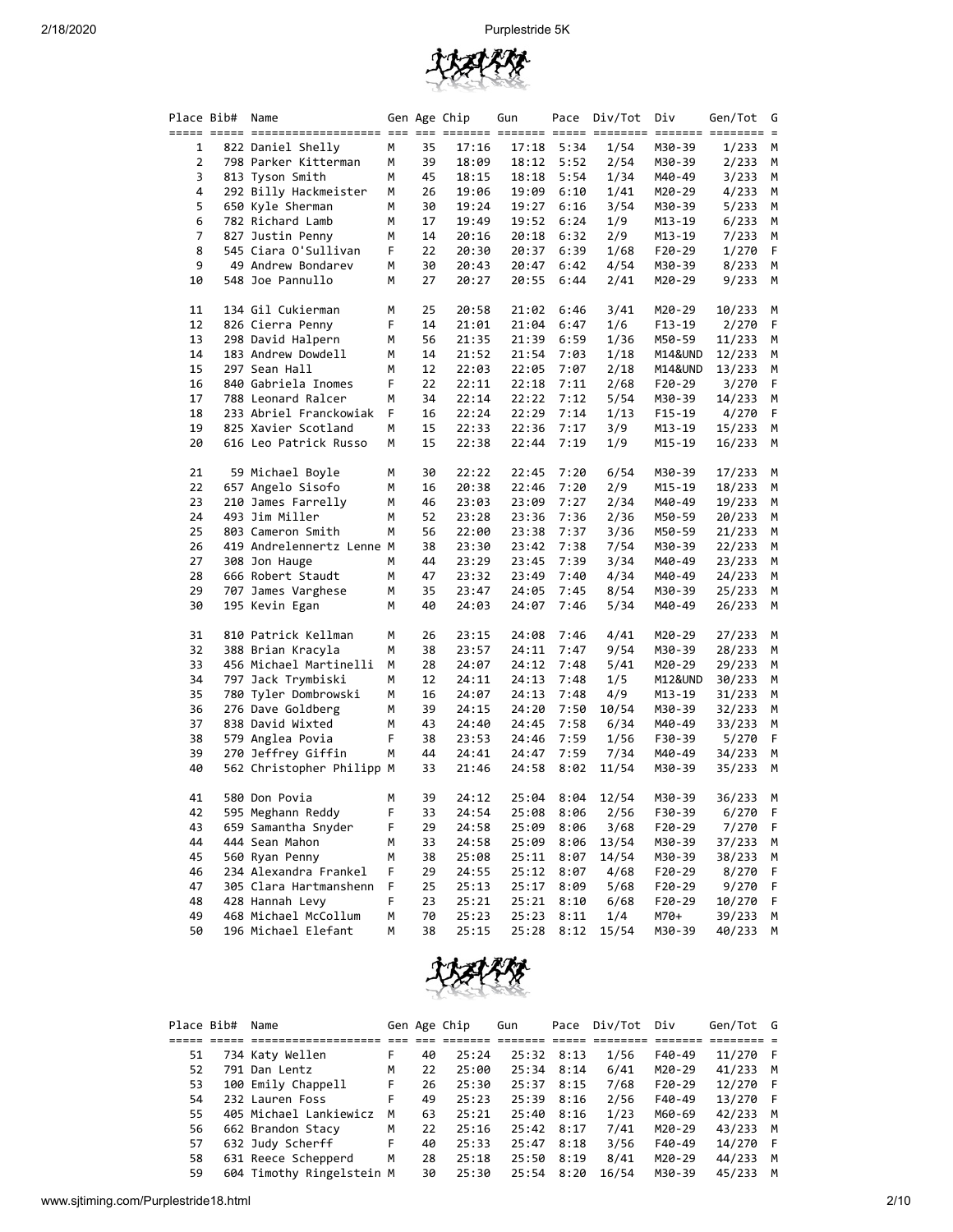| 60  | 802 Ron Jckson            | м | 53 | 25:41 | 25:54 | 8:21 | 4/36  | M50-59             | 46/233 | M  |
|-----|---------------------------|---|----|-------|-------|------|-------|--------------------|--------|----|
| 61  | 569 Albert Piscopo        | М | 47 | 25:54 | 26:01 | 8:23 | 8/34  | M40-49             | 47/233 | М  |
| 62  | 285 Melissa Grabowski     | F | 42 | 25:58 | 26:04 | 8:24 | 4/56  | F40-49             | 15/270 | F  |
| 63  | 33 Sarah Becker           | F | 14 | 26:00 | 26:05 | 8:24 | 1/16  | <b>F14&amp;UND</b> | 16/270 | F  |
| 64  | 27 Tyler Bauer            | Μ | 25 | 25:54 | 26:06 | 8:25 | 9/41  | M20-29             | 48/233 | М  |
| 65  | 244 Beth Gallagher        | F | 41 | 25:43 | 26:08 | 8:25 | 5/56  | F40-49             | 17/270 | F  |
| 66  | 48 David Bolduc           | M | 42 | 26:02 | 26:10 | 8:26 | 9/34  | M40-49             | 49/233 | M  |
| 67  | 376 Bill Kettelberger     | м | 55 | 26:02 | 26:24 | 8:30 | 5/36  | M50-59             | 50/233 | М  |
| 68  | 32 Deron Becker           | м | 43 | 26:19 | 26:24 | 8:30 | 10/34 | M40-49             | 51/233 | М  |
| 69  | 422 Myles Lennertz        | Μ | 29 | 26:13 | 26:26 | 8:31 | 10/41 | M20-29             | 52/233 | M  |
| 70  | 368 Jill Keenan           | F | 30 | 24:57 | 26:30 | 8:32 | 3/56  | F30-39             | 18/270 | F  |
|     |                           |   |    |       |       |      |       |                    |        |    |
| 71  | 606 Cynthia Rivera        | F | 56 | 26:21 | 26:31 | 8:32 | 1/37  | F50-59             | 19/270 | F  |
| 72  | 324 Kaitlyn Hill          | F | 15 | 26:10 | 26:33 | 8:33 | 2/13  | $F15-19$           | 20/270 | F  |
| 73  | 817 Maeve Gallaghewr      | F | 16 | 25:58 | 26:37 | 8:34 | 2/6   | $F13-19$           | 21/270 | F  |
| 74  | 26 Ellen Bauer            | F | 57 | 26:30 | 26:38 | 8:35 | 2/37  | F50-59             | 22/270 | F  |
| 75  | 546 Douglas Palermo       | Μ | 41 | 26:36 | 26:40 | 8:35 | 11/34 | M40-49             | 53/233 | М  |
| 76  | 400 Brenda Lager          | F | 44 | 25:27 | 26:44 | 8:37 | 6/56  | F40-49             | 23/270 | F  |
| 77  | 355 Julie Jones           | F | 25 | 26:18 | 26:46 | 8:37 | 8/68  | $F20-29$           | 24/270 | F  |
| 78  | 114 Kayla Conforti        | F | 30 | 26:40 | 26:53 | 8:39 | 4/56  | F30-39             | 25/270 | F  |
| 79  | 701 Nick Uylingco         | Μ | 30 | 26:41 | 26:54 | 8:40 | 17/54 | M30-39             | 54/233 | М  |
| 80  | 224 Michael Finlaw        | M | 12 | 26:32 | 27:00 | 8:42 | 3/18  | M14&UND            | 55/233 | M  |
| 81  | 278 Lindsey Goldberg      | F | 39 | 26:42 | 27:07 | 8:44 | 5/56  | F30-39             | 26/270 | F  |
| 82  | 683 Kate Tarpey           | F | 33 | 27:05 | 27:18 | 8:47 | 6/56  | F30-39             | 27/270 | F  |
| 83  | 201 Ronald Espiritu       | M | 36 | 27:05 | 27:19 | 8:48 | 18/54 | M30-39             | 56/233 | M  |
| 84  | 157 Carmie Del Pizzo      | F | 32 | 27:15 | 27:27 | 8:51 | 7/56  | F30-39             | 28/270 | F  |
| 85  | 142 Paul Davis            | Μ | 31 | 26:18 | 27:30 | 8:51 | 19/54 | M30-39             | 57/233 | М  |
| 86  | 638 Keith Schmidt         | Μ | 29 | 27:04 | 27:30 | 8:51 | 11/41 | M20-29             | 58/233 | М  |
| 87  | 556 Briana Patton         | F | 30 | 27:02 | 27:31 | 8:52 | 8/56  | F30-39             | 29/270 | F  |
| 88  | 356 Carolyn Judge Phill F |   | 34 | 27:17 | 27:44 | 8:56 | 9/56  | F30-39             | 30/270 | F  |
| 89  | 563 Chas Phillip          | Μ | 33 | 27:15 | 27:44 | 8:56 | 20/54 | M30-39             | 59/233 | M  |
| 90  | 588 Joanie Quackenbush    | F | 27 | 27:17 | 27:45 | 8:56 | 9/68  | F20-29             | 31/270 | F. |
| 91  | 421 Matt Lennertz         | M | 34 | 27:33 | 27:46 | 8:57 | 21/54 | M30-39             | 60/233 | М  |
| 92  | 642 Michael Schumacher    | M | 63 | 27:40 | 27:46 | 8:57 | 2/23  | M60-69             | 61/233 | M  |
| 93  | 613 Leo Russo             | M | 49 | 27:42 | 27:48 | 8:57 | 12/34 | M40-49             | 62/233 | M  |
| 94  | 675 Paul Sundquist        | M | 50 | 27:43 | 27:50 | 8:58 | 6/36  | M50-59             | 63/233 | M  |
| 95  | 60 Shannon Boyle          | F | 26 | 27:27 | 27:51 | 8:58 | 10/68 | F20-29             | 32/270 | F  |
| 96  | 507 Jd Moyer              | Μ | 12 | 21:04 | 27:53 | 8:59 | 4/18  | M14&UND            | 64/233 | М  |
| 97  | 497 Max Moline            | Μ | 28 | 27:22 | 27:56 | 9:00 | 12/41 | M20-29             | 65/233 | М  |
| 98  | 783 Philip Cappuccio      | Μ | 13 | 27:59 | 28:02 | 9:02 | 5/9   | M13-19             | 66/233 | М  |
| 99  | 740 Travis Welsh          | Μ | 25 | 27:30 | 28:02 | 9:02 | 13/41 | M20-29             | 67/233 | M  |
| 100 | 620 Sidney Sagullo        | F | 14 | 27:50 | 28:02 | 9:02 | 2/16  | <b>F14&amp;UND</b> | 33/270 | F  |



| Place Bib# | Name                      |   |    | Gen Age Chip | Gun   |      | Pace Div/Tot | Div                | Gen/Tot G |     |
|------------|---------------------------|---|----|--------------|-------|------|--------------|--------------------|-----------|-----|
|            |                           |   |    |              |       |      |              | ======             |           |     |
| 101        | 326 Devin Hogan           | M | 28 | 27:30        | 28:03 | 9:02 | 14/41        | M20-29             | 68/233    | M   |
| 102        | 121 Jodi Cordrey          | F | 40 | 27:46        | 28:06 | 9:03 | 7/56         | F40-49             | 34/270    | - F |
| 103        | 792 Jan Wildman           | M | 39 | 27:54        | 28:07 | 9:03 | 22/54        | M30-39             | 69/233    | M   |
| 104        | 378 Steve Kibler          | M | 62 | 26:28        | 28:12 | 9:05 | 3/23         | M60-69             | 70/233    | M   |
| 105        | 793 Ava Carlson           | F | 15 | 28:05        | 28:15 | 9:06 | 3/6          | $F13-19$           | 35/270    | - F |
| 106        | 665 Courtney Stanlaw      | F | 26 | 28:05        | 28:15 | 9:06 | 11/68        | $F20-29$           | 36/270    | - F |
| 107        | 498 Kevin Montgomery      | M | 48 | 28:07        | 28:18 | 9:07 | 13/34        | M40-49             | 71/233    | M   |
| 108        | 760 Jason Yaple           | M | 41 | 27:20        | 28:21 | 9:08 | 14/34        | M40-49             | 72/233    | M   |
| 109        | 634 Owen Scherff          | M | 12 | 28:14        | 28:28 | 9:10 | 5/18         | <b>M14&amp;UND</b> | 73/233    | M   |
| 110        | 30 Adham Bear             | M | 36 | 25:44        | 28:33 | 9:12 | 23/54        | M30-39             | 74/233    | м   |
|            |                           |   |    |              |       |      |              |                    |           |     |
| 111        | 387 Diana Kotcharian      | F | 33 | 28:28        | 28:33 | 9:12 | 10/56        | F30-39             | 37/270 F  |     |
| 112        | 756 Shannon Wixted        | F | 37 | 28:28        | 28:33 | 9:12 | 11/56        | F30-39             | 38/270    | - F |
| 113        | 772 Carly Zuk             | F | 41 | 28:19        | 28:34 | 9:12 | 8/56         | F40-49             | 39/270    | - F |
| 114        | 439 Graham Lundeen        | M | 29 | 28:07        | 28:34 | 9:12 | 15/41        | M20-29             | 75/233    | M   |
| 115        | 515 Melissa Mulhern       | F | 27 | 28:00        | 28:39 | 9:14 | 12/68        | $F20-29$           | 40/270    | - F |
| 116        | 155 Jennifer Deitch       | F | 33 | 27:05        | 28:39 | 9:14 | 12/56        | F30-39             | 41/270    | - F |
| 117        | 785 Ashley Kelly          | F | 33 | 27:05        | 28:40 | 9:14 | 13/56        | F30-39             | 42/270    | - F |
| 118        | 767 Christine Yurcik-Do F |   | 42 | 28:21        | 28:40 | 9:14 | 9/56         | F40-49             | 43/270    | - F |
| 119        | 774 Todd Prete            | M | 50 | 28:39        | 28:44 | 9:15 | 7/36         | M50-59             | 76/233    | M   |
| 120        | 824 Madison Berardi       | F | 13 | 28:50        | 28:52 | 9:18 | 4/6          | $F13-19$           | 44/270    | - F |
|            |                           |   |    |              |       |      |              |                    |           |     |
| 121        | 801 Phil Chramella        | M | 60 | 28:31        | 28:54 | 9:18 | 4/23         | M60-69             | 77/233    | M   |
| 122        | 596 Nathan Relles         | M | 71 | 27:28        | 28:57 | 9:19 | 2/4          | M70+               | 78/233    | M   |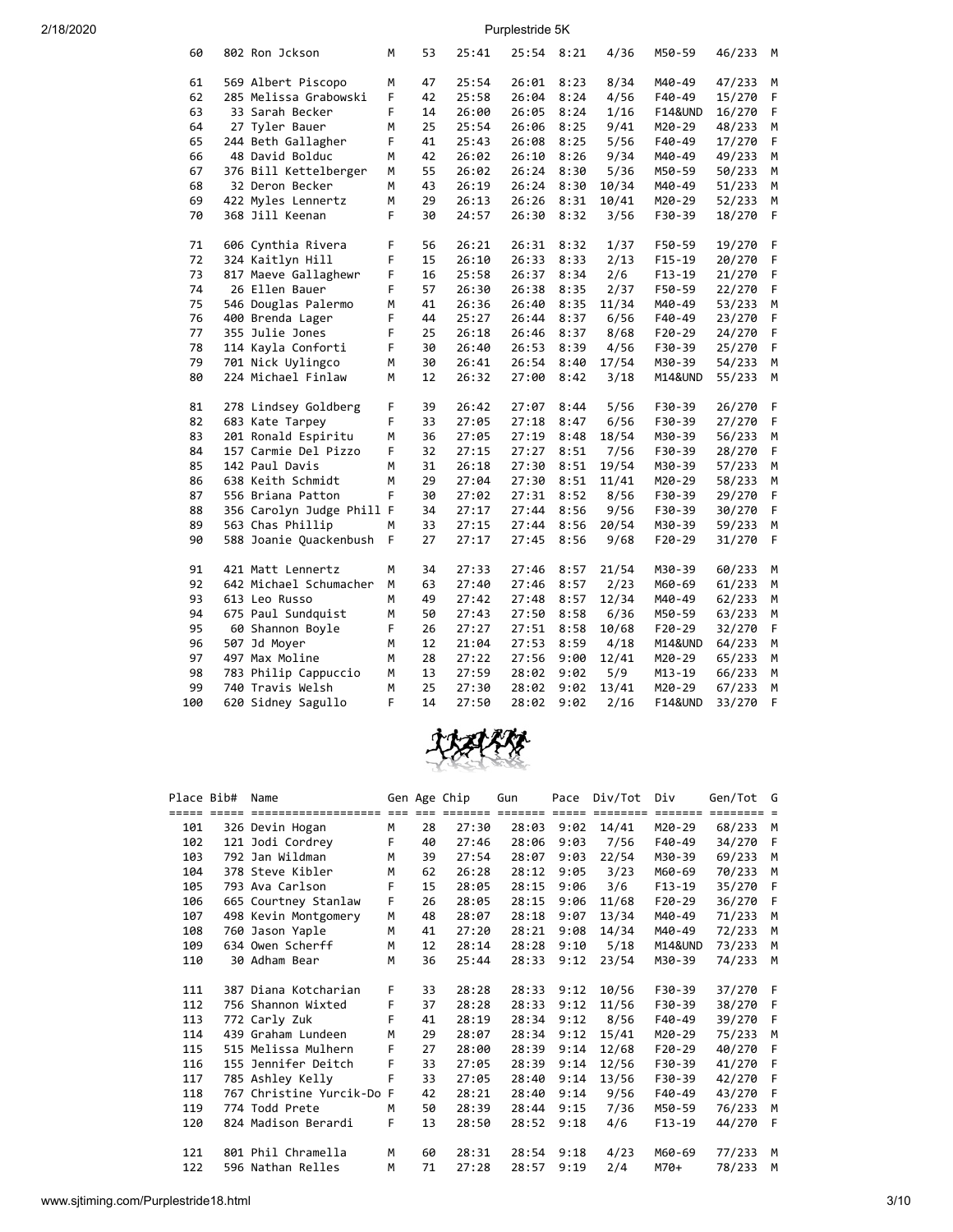| 123 | 406 Joseph Lavin          | M | 34 | 28:59 | 28:59 | 9:20 | 24/54 | M30-39             | 79/233 | M |
|-----|---------------------------|---|----|-------|-------|------|-------|--------------------|--------|---|
| 124 | 175 Bill Dobos            | M | 45 | 28:50 | 29:01 | 9:21 | 15/34 | M40-49             | 80/233 | M |
| 125 | 739 Sandra Welsh          | F | 56 | 28:18 | 29:03 | 9:21 | 3/37  | F50-59             | 45/270 | F |
| 126 | 136 Brian Daly            | M | 39 | 28:46 | 29:04 | 9:22 | 25/54 | M30-39             | 81/233 | M |
| 127 | 331 Tim Hogan             | M | 31 | 28:32 | 29:13 | 9:25 | 26/54 | M30-39             | 82/233 | M |
| 128 | 160 Ryan Deorio           | F | 19 | 24:45 | 29:14 | 9:25 | 3/13  | $F15-19$           | 46/270 | F |
| 129 | 737 Kyle Welsh            | M | 31 | 28:33 | 29:14 | 9:25 | 27/54 | M30-39             | 83/233 | M |
| 130 | 263 Maya Geller           | F | 18 | 29:13 | 29:17 | 9:26 | 4/13  | $F15-19$           | 47/270 | F |
| 131 | 692 Adam Towle            | M | 32 | 29:08 | 29:20 | 9:27 | 28/54 | M30-39             | 84/233 | M |
| 132 | 97 Michael Casassa        | M | 55 | 28:54 | 29:24 | 9:28 | 8/36  | M50-59             | 85/233 | M |
| 133 | 264 Bill Gero             | M | 61 | 28:58 | 29:29 | 9:30 | 5/23  | M60-69             | 86/233 | M |
| 134 | 679 Christina Sweeny      | F | 29 | 29:30 | 29:30 | 9:30 | 13/68 | $F20-29$           | 48/270 | F |
| 135 | 846 Adam Hornbaker        | M | 17 | 29:31 | 29:31 | 9:30 | 6/9   | $M13 - 19$         | 87/233 | M |
| 136 | 395 Kate Kubiak           | F | 33 | 27:06 | 29:31 | 9:30 | 14/56 | F30-39             | 49/270 | F |
| 137 | 307 Jaclyn Hauben         | F | 12 | 29:40 | 29:43 | 9:34 | 3/16  | <b>F14&amp;UND</b> | 50/270 | F |
| 138 | 779 Krista Gioffre        | F | 46 | 29:23 | 29:45 | 9:35 | 10/56 | F40-49             | 51/270 | F |
| 139 | 37 Gregory Berger         | M | 45 | 27:02 | 29:46 | 9:35 | 16/34 | M40-49             | 88/233 | M |
| 140 | 592 Carlo Ramirez         | M | 58 | 29:16 | 29:49 | 9:36 | 9/36  | M50-59             | 89/233 | M |
| 141 | 684 Max Thiele            | M | 29 | 28:23 | 29:54 | 9:38 | 16/41 | M20-29             | 90/233 | M |
| 142 | 375 Jason Kessler         | M | 26 | 29:34 | 30:06 | 9:42 | 17/41 | M20-29             | 91/233 | M |
| 143 | 236 Janis Fratamico       | F | 51 | 29:51 | 30:12 | 9:44 | 4/37  | F50-59             | 52/270 | F |
| 144 | 95 Tara Capriotti         | F | 46 | 29:48 | 30:14 | 9:44 | 11/56 | F40-49             | 53/270 | F |
| 145 | 459 Elizabeth Mauer       | F | 29 | 28:44 | 30:15 | 9:44 | 14/68 | $F20-29$           | 54/270 | F |
| 146 | 61 Sharon Boyle           | F | 58 | 29:57 | 30:15 | 9:45 | 5/37  | F50-59             | 55/270 | F |
| 147 | 64 Emily Branca           | F | 16 | 28:07 | 30:16 | 9:45 | 5/13  | $F15-19$           | 56/270 | F |
| 148 | 811 Territa Villaanneva F |   | 49 | 30:01 | 30:20 | 9:46 | 12/56 | F40-49             | 57/270 | F |
| 149 | 804 Ray Meza              | M | 28 | 26:05 | 30:24 | 9:47 | 18/41 | M20-29             | 92/233 | M |
| 150 | 125 Amy Coyle             | F | 39 | 30:15 | 30:28 | 9:49 | 15/56 | F30-39             | 58/270 | F |
|     |                           |   |    |       |       |      |       |                    |        |   |



| Place Bib# | Name                      |   |    | Gen Age Chip | Gun         | Pace        | Div/Tot | Div      | Gen/Tot | G            |
|------------|---------------------------|---|----|--------------|-------------|-------------|---------|----------|---------|--------------|
| 151        | 787 Charles Bowne         | M | 11 | 30:02        | 30:33       | 9:50        | 2/5     | M12&UND  | 93/233  | M            |
| 152        | 460 Margaret Mauer        | F | 28 | 29:03        | 30:34       | 9:51        | 15/68   | $F20-29$ | 59/270  | F            |
| 153        | 486 Tim Meehl             | M | 27 | 29:03        | 30:34       | 9:51        | 19/41   | M20-29   | 94/233  | м            |
| 154        | 795 Wilber Bowne          | M | 55 | 30:04        | 30:35       | 9:51        | 10/36   | M50-59   | 95/233  | М            |
| 155        | 254 Dan Gardecki          | M | 52 | 29:53        | 30:37       | 9:52        | 11/36   | M50-59   | 96/233  | M            |
| 156        | 277 Helen Goldberg        | F | 66 | 30:13        | 30:38       | 9:52        | 1/15    | F60-69   | 60/270  | F            |
| 157        | 78 Tija Budkevics         | F | 33 | 30:02        | 30:39       | 9:52        | 16/56   | F30-39   | 61/270  | $\mathsf{F}$ |
| 158        | 800 Ken Lynch             | M | 53 | 30:17        | 30:41       | 9:53        | 12/36   | M50-59   | 97/233  | М            |
| 159        | 535 Scott Nunez           | M | 34 | 30:29        | 30:44       | 9:54        | 29/54   | M30-39   | 98/233  | м            |
| 160        | 610 Luc Rollet            | М | 12 | 29:31        | 30:47       | 9:55        | 6/18    | M14&UND  | 99/233  | M            |
| 161        | 462 Santina Mazzola       | F | 26 | 30:39        | 30:51       | 9:56        | 16/68   | $F20-29$ | 62/270  | F            |
| 162        | 76 Rosemarie Bucci        | F | 37 | 30:33        | 30:52       | 9:57        | 17/56   | F30-39   | 63/270  | F            |
| 163        | 358 Thomas Karasic        | M | 32 | 24:18        | 30:54       | 9:57        | 30/54   | M30-39   | 100/233 | M            |
| 164        | 77 Karl Budkevics         | M | 33 | 29:50        | 30:58       | 9:58        | 31/54   | M30-39   | 101/233 | M            |
| 165        | 544 Suzie Organista       | F | 49 | 30:41        | 30:58       | 9:58        | 13/56   | F40-49   | 64/270  | F            |
| 166        | 452 Anthony Marino        | M | 54 | 30:40        | 30:59       | 9:59        | 13/36   | M50-59   | 102/233 | M            |
| 167        | 770 Zachary Zettlemoyer M |   | 22 | 30:38        | 31:00       | 9:59        | 20/41   | M20-29   | 103/233 | M            |
| 168        | 769 Julie Zettlemoyer     | F | 45 | 30:39        | 31:00       | 9:59        | 14/56   | F40-49   | 65/270  | F            |
| 169        | 648 Maggie Shatt          | F | 44 | 30:31        | 31:00       | 9:59        | 15/56   | F40-49   | 66/270  | -F           |
| 170        | 500 Kelsey Moore          | F | 25 | 30:52        | 31:01       | 9:59        | 17/68   | $F20-29$ | 67/270  | F            |
| 171        | 16 Lashawn Bailey         | F | 48 | 30:32        | 31:01       | 9:59        | 16/56   | F40-49   | 68/270  | F            |
| 172        | 807 Lauren Mallon         | F | 28 | 30:17        |             | 31:02 10:00 | 18/68   | $F20-29$ | 69/270  | F            |
| 173        | 821 Maria Santos          | F | 33 | 30:32        | 31:07 10:01 |             | 18/56   | F30-39   | 70/270  | F            |
| 174        | 39 Jessica Bernstein      | F | 30 | 31:03        |             | 31:07 10:01 | 19/56   | F30-39   | 71/270  | F            |
| 175        | 790 Jodie Carlson         | F | 45 | 31:00        |             | 31:09 10:02 | 17/56   | F40-49   | 72/270  | F            |
| 176        | 110 Lauren Clark          | F | 30 | 30:32        |             | 31:13 10:03 | 20/56   | F30-39   | 73/270  | F            |
| 177        | 806 Michel Pliskin        | M | 30 | 30:29        |             | 31:15 10:04 | 32/54   | M30-39   | 104/233 | M            |
| 178        | 828 Sarah Bader           | F | 28 | 30:53        |             | 31:16 10:04 | 19/68   | $F20-29$ | 74/270  | F            |
| 179        | 547 Adrienne Pannullo     | F | 30 | 30:53        |             | 31:18 10:05 | 21/56   | F30-39   | 75/270  | F            |
| 180        | 829 Colin Barrett         | M | 30 | 26:08        |             | 31:19 10:05 | 33/54   | M30-39   | 105/233 | M            |
| 181        | 830 Meghan Campi          | F | 30 | 26:08        |             | 31:19 10:05 | 22/56   | F30-39   | 76/270  | F            |
| 182        | 209 Laura Farrar          | F | 26 | 31:17        |             | 31:32 10:09 | 20/68   | F20-29   | 77/270  | F            |
| 183        | 79 James Burke            | M | 64 | 29:47        |             | 31:35 10:10 | 6/23    | M60-69   | 106/233 | м            |
| 184        | 330 Sean Hogan            | M | 34 | 31:03        |             | 31:41 10:12 | 34/54   | M30-39   | 107/233 | М            |
| 185        | 329 Sean Hogan            | M | 59 | 31:07        |             | 31:41 10:12 | 14/36   | M50-59   | 108/233 | м            |
| 186        | 208 Doug Farrar           | M | 54 | 31:31        |             | 31:44 10:13 | 15/36   | M50-59   | 109/233 | M            |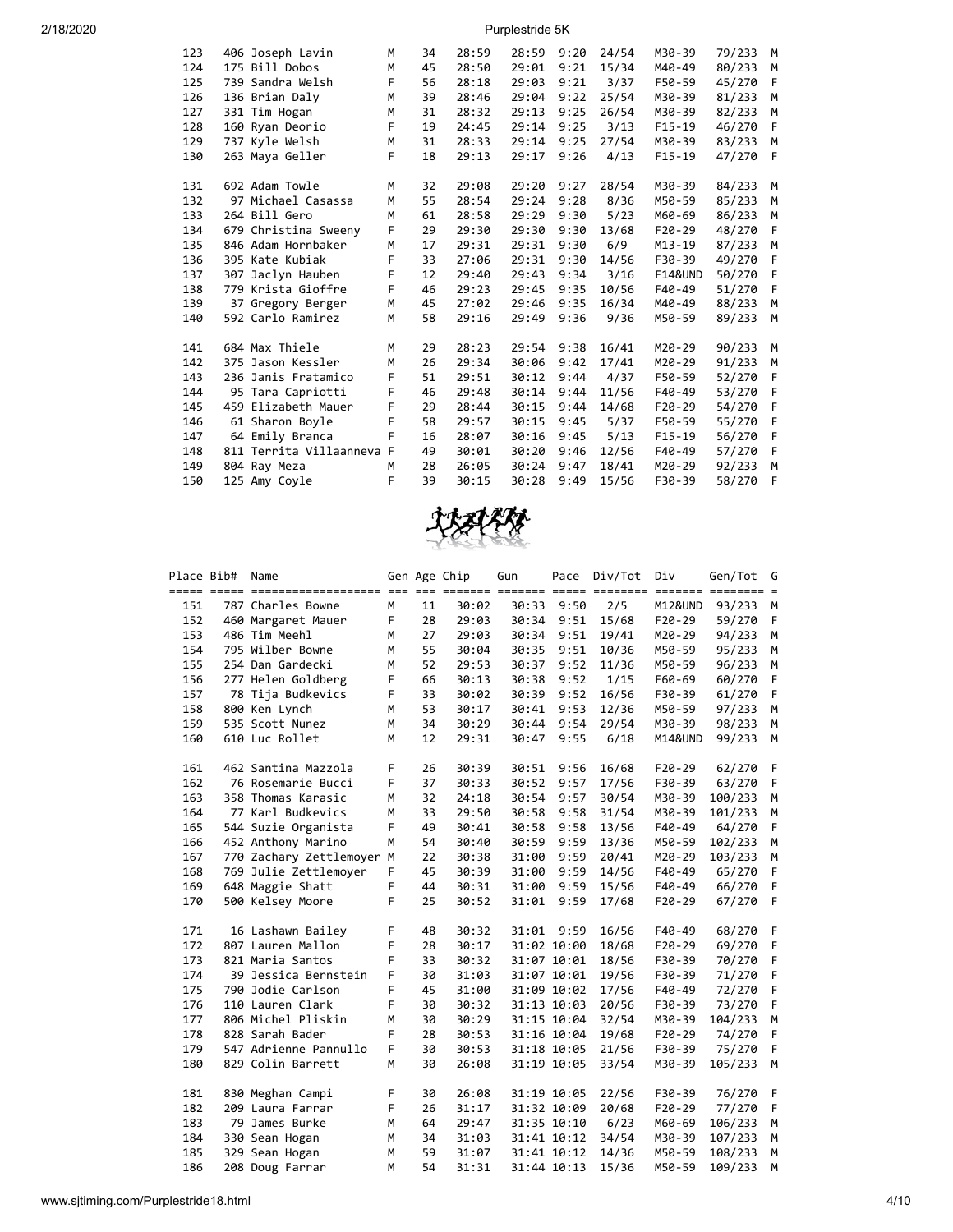| 187 | 721 Renee Ward         | F. | 45 | 30:26 | 31:46 10:14 | 18/56 | F40-49   | 78/270  | - F |
|-----|------------------------|----|----|-------|-------------|-------|----------|---------|-----|
| 188 | 453 Ally Maron         | F  | 25 | 31:13 | 31:46 10:14 | 21/68 | $F20-29$ | 79/270  | - F |
| 189 | 89 Jim Calabrese       | M  | 27 | 30:45 | 31:52 10:16 | 21/41 | M20-29   | 110/233 | M   |
| 190 | 310 Lyndsay Haverdink  | F  | 26 | 30:47 | 31:52 10:16 | 22/68 | $F20-29$ | 80/270  | -F  |
|     |                        |    |    |       |             |       |          |         |     |
| 191 | 138 Ryan Daniels       | M  | 33 | 31:27 | 31:53 10:16 | 35/54 | M30-39   | 111/233 | M   |
| 192 | 137 Amber Daniels      | F  | 28 | 31:28 | 31:53 10:16 | 23/68 | $F20-29$ | 81/270  | -F  |
| 193 | 83 Blair Burris        | F  | 22 | 31:35 | 31:55 10:17 | 24/68 | $F20-29$ | 82/270  | - F |
| 194 | 722 Chase Warnick      | M  | 22 | 31:35 | 31:55 10:17 | 22/41 | M20-29   | 112/233 | м   |
| 195 | 669 Elizabeth Sterling | F  | 28 | 31:47 | 31:57 10:17 | 25/68 | $F20-29$ | 83/270  | - F |
| 196 | 342 Theresa Hughes     | F  | 15 | 31:59 | 31:59 10:18 | 6/13  | $F15-19$ | 84/270  | - F |
| 197 | 185 Stephanie Dubyk    | F  | 51 | 30:41 | 32:08 10:21 | 6/37  | F50-59   | 85/270  | - F |
| 198 | 431 Devin Livi         | M  | 48 | 31:52 | 32:09 10:21 | 17/34 | M40-49   | 113/233 | M   |
| 199 | 13 Ken Avallon         | M  | 56 | 31:05 | 32:12 10:22 | 16/36 | M50-59   | 114/233 | M   |
| 200 | 323 Heather Hill       | F  | 51 | 31:51 | 32:16 10:24 | 7/37  | F50-59   | 86/270  | -F  |
|     |                        |    |    |       |             |       |          |         |     |



| Place Bib# | Name                   |    |    | Gen Age Chip | Gun |             | Pace Div/Tot | Div      | Gen/Tot           | G   |
|------------|------------------------|----|----|--------------|-----|-------------|--------------|----------|-------------------|-----|
|            |                        |    |    |              |     |             |              |          |                   |     |
| 201        | 647 Jared Shanken      | M  | 13 | 30:42        |     | 32:19 10:24 | 7/18         |          | M14&UND 115/233   | м   |
| 202        | 12 Karen Avallon       | F. | 52 | 32:01        |     | 32:32 10:29 | 8/37         | F50-59   | 87/270            | F   |
| 203        | 704 Roger Vanderklok   | М  | 62 | 32:15        |     | 32:32 10:29 | 7/23         | M60-69   | 116/233           | M   |
| 204        | 689 Julie Todd         | F  | 56 | 32:25        |     | 32:33 10:29 | 9/37         | F50-59   | 88/270            | - F |
| 205        | 645 Carly Shanken      | F  | 20 | 30:56        |     | 32:33 10:29 | 26/68        | F20-29   | 89/270            | - F |
| 206        | 646 Ross Shanken       | М  | 48 | 30:56        |     | 32:33 10:29 | 18/34        | M40-49   | 117/233           | М   |
| 207        | 397 Timothy Kutz       | М  | 54 | 31:50        |     | 32:36 10:30 | 17/36        | M50-59   | 118/233 M         |     |
| 208        | 621 Derrike Saich      | М  | 27 | 31:00        |     | 32:43 10:32 | 23/41        | M20-29   | 119/233           | M   |
| 209        | 755 Pam Witmer         | F  | 54 | 30:58        |     | 32:43 10:32 | 10/37        | F50-59   | 90/270            | F   |
| 210        | 808 Renee Grossman     | F  | 49 | 32:30        |     | 32:47 10:33 | 19/56        | F40-49   | 91/270            | - F |
|            |                        |    |    |              |     |             |              |          |                   |     |
| 211        | 206 Karl Fallstick     | М  | 63 | 31:56        |     | 32:48 10:34 | 8/23         | M60-69   | 120/233           | М   |
| 212        | 159 Lee Deorio         | М  | 58 | 28:24        |     |             | 18/36        |          | 121/233           |     |
|            |                        |    |    |              |     | 32:53 10:35 |              | M50-59   |                   | M   |
| 213        | 514 John Mulhern       | М  | 27 | 31:51        |     | 32:58 10:37 | 24/41        | M20-29   | 122/233           | м   |
| 214        | 823 Leigh Penny        | М  | 39 | 33:01        |     | 33:04 10:39 | 36/54        | M30-39   | 123/233           | М   |
| 215        | 87 Joyce Cairo         | F  | 55 | 31:53        |     | 33:05 10:39 | 11/37        | F50-59   | 92/270            | - F |
| 216        | 835 Kyle Miller        | М  | 27 | 32:31        |     | 33:05 10:39 | 25/41        | M20-29   | 124/233           | М   |
| 217        | 844 Ryan Hornbaker     | М  | 16 | 33:05        |     | 33:05 10:39 | 7/9          | M13-19   | 125/233           | M   |
| 218        | 786 Nimrod Nevler      | М  | 06 | 33:02        |     | 33:09 10:40 | 3/5          |          | M12&UND 126/233 M |     |
| 219        | 417 Christine Leithead | F  | 28 | 32:51        |     | 33:23 10:45 | 27/68        | F20-29   | 93/270            | F   |
| 220        | 2 Meghan Ackerman      | F  | 26 | 32:59        |     | 33:26 10:46 | 28/68        | F20-29   | 94/270 F          |     |
|            |                        |    |    |              |     |             |              |          |                   |     |
| 221        | 847 Michael Guzdan     | М  | 15 | 26:38        |     | 33:27 10:46 | 8/9          | M13-19   | 127/233           | М   |
| 222        | 784 Avinoam Nevler     | М  | 38 | 33:21        |     | 33:27 10:46 | 37/54        | M30-39   | 128/233           | M   |
| 223        | 205 Jane Fallstick     | F  | 60 | 32:41        |     | 33:33 10:48 | 2/15         | F60-69   | 95/270            | -F  |
| 224        | 165 Cris Deritis       | М  | 45 | 32:12        |     | 33:33 10:48 | 19/34        | M40-49   | 129/233           | M   |
| 225        | 314 Robin Heid         | F  | 54 | 32:11        |     | 33:34 10:48 | 12/37        | F50-59   | 96/270            | F   |
| 226        | 219 Leslie Filippi     | F  | 41 | 33:26        |     | 33:36 10:49 | 20/56        | F40-49   | 97/270            | - F |
| 227        | 102 Brian Cheney       | М  | 30 | 32:26        |     | 33:43 10:51 | 38/54        | M30-39   | 130/233           | М   |
| 228        | 834 Ron Gans           | М  | 74 | 33:13        |     | 33:44 10:52 | 3/4          | M70+     | 131/233           | M   |
| 229        | 416 Andrew Leithead    | М  | 30 | 33:14        |     | 33:46 10:52 | 39/54        | M30-39   | 132/233 M         |     |
| 230        | 174 Juliana Dixon      | F  | 23 | 33:22        |     | 33:47 10:53 | 29/68        | F20-29   | 98/270            | - F |
|            |                        |    |    |              |     |             |              |          |                   |     |
| 231        | 454 Zach Maron         | М  | 28 | 33:13        |     | 33:47 10:53 | 26/41        | M20-29   | 133/233           | М   |
| 232        | 230 Brian Flounders    | М  | 37 | 33:50        |     | 33:50 10:54 | 40/54        | M30-39   | 134/233           | М   |
| 233        | 519 Grace Mullen       | F  | 16 | 33:24        |     | 33:55 10:55 | 7/13         | $F15-19$ | 99/270            | F   |
| 234        | 841 Kate Buriko        | F  | 38 | 33:23        |     | 33:59 10:57 | 23/56        | F30-39   | 100/270           | -F  |
| 235        | 901 Sage Derosa        | F  | 28 | 33:23        |     | 33:59 10:57 | 30/68        | F20-29   | 101/270           | F   |
| 236        | 685 Stephanie Thoeny   | F  | 35 | 25:47        |     | 34:14 11:01 | 24/56        | F30-39   | 102/270           | F   |
| 237        | 518 Mike Mullen        | М  | 47 | 33:45        |     | 34:15 11:02 | 20/34        | M40-49   | 135/233 M         |     |
| 238        | 837 Ikes Witt          | F  | 33 | 33:03        |     | 34:20 11:03 | 25/56        | F30-39   | 103/270           | - F |
| 239        | 506 Ava Moyer          | F  | 12 | 25:46        |     | 34:25 11:05 | 4/16         |          | F14&UND 104/270   | F   |
| 240        | 809 Megan Kellman      | F. | 26 | 33:38        |     | 34:33 11:08 | 31/68        | F20-29   | 105/270           | - F |
|            |                        |    |    |              |     |             |              |          |                   |     |
| 241        | 82 Katie Burns         | F  | 25 | 34:06        |     | 34:34 11:08 | 32/68        | F20-29   | 106/270           | -F  |
| 242        | 371 Tom Keenan         | М  | 58 | 33:39        |     | 34:34 11:08 | 19/36        | M50-59   | 136/233           | M   |
| 243        | 337 Thomas Howley      | м  | 30 | 34:12        |     | 34:36 11:09 | 41/54        | M30-39   | 137/233           | М   |
| 244        | 50 Shasta Bondarev     | F  | 34 | 34:09        |     | 34:36 11:09 | 26/56        | F30-39   | 107/270           | F   |
| 245        | 322 Anthony Hikes      | М  | 26 | 31:29        |     | 34:38 11:09 | 27/41        | M20-29   | 138/233           | M   |
| 246        | 369 Lauren Keenan      | F  | 25 | 32:19        |     | 34:49 11:13 | 33/68        | F20-29   | 108/270           | F   |
| 247        | 373 Kristen Kennedy    | F  | 29 | 32:20        |     | 34:49 11:13 | 34/68        | $F20-29$ | 109/270           | F   |
| 248        | 564 Tim Pichola        | Μ  | 24 | 33:17        |     | 34:59 11:16 | 28/41        | M20-29   | 139/233           | м   |
| 249        | 74 Eden Brunner        | F  | 14 | 26:15        |     | 35:00 11:16 | 5/16         |          | F14&UND 110/270   | F   |
| 250        | 418 Monique Lemieux    | F  | 53 | 33:53        |     | 35:01 11:16 | 13/37        | F50-59   | 111/270           | F   |
|            |                        |    |    |              |     |             |              |          |                   |     |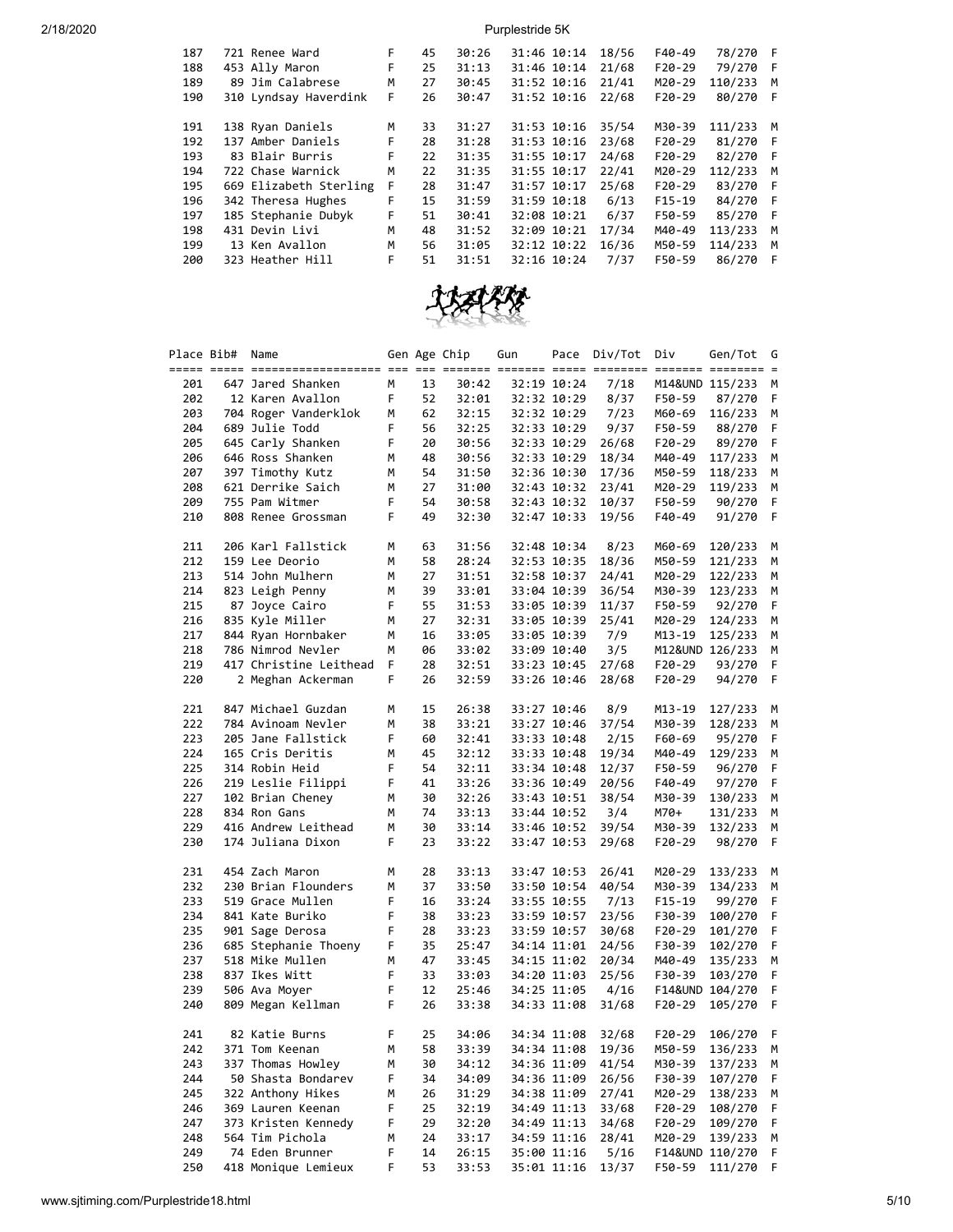

| Gen Age Chip<br><u>sisti 2000 aliitiitiitiitiitti oti oti oliitti osista osee oliitiit itiitii osista osistaa s</u><br>754 Emily Witmer<br>F.<br>25<br>33:18<br>35:02 11:17<br>35/68<br>251<br>252<br>328 Ryan Hogan<br>М<br>33<br>34:28<br>35:03 11:17<br>42/54<br>217 Siri Feinberg<br>F<br>253<br>27<br>34:27<br>35:03 11:17<br>36/68<br>F<br>254<br>812 Donna Horn<br>49<br>35:08<br>35:16 11:21<br>21/56<br>F<br>255<br>202 Elise Eusebio<br>32<br>27:34<br>35:22 11:23<br>27/56 | F20-29<br>M30-39<br>F20-29<br>F40-49<br>F30-39<br>F20-29<br>M30-39 | 112/270<br>140/233<br>113/270<br>114/270<br>115/270 | F<br>М<br>F<br>F |
|---------------------------------------------------------------------------------------------------------------------------------------------------------------------------------------------------------------------------------------------------------------------------------------------------------------------------------------------------------------------------------------------------------------------------------------------------------------------------------------|--------------------------------------------------------------------|-----------------------------------------------------|------------------|
|                                                                                                                                                                                                                                                                                                                                                                                                                                                                                       |                                                                    |                                                     |                  |
|                                                                                                                                                                                                                                                                                                                                                                                                                                                                                       |                                                                    |                                                     |                  |
|                                                                                                                                                                                                                                                                                                                                                                                                                                                                                       |                                                                    |                                                     |                  |
|                                                                                                                                                                                                                                                                                                                                                                                                                                                                                       |                                                                    |                                                     |                  |
|                                                                                                                                                                                                                                                                                                                                                                                                                                                                                       |                                                                    |                                                     |                  |
|                                                                                                                                                                                                                                                                                                                                                                                                                                                                                       |                                                                    |                                                     | F                |
| F<br>256<br>805 Brittany Knowlws<br>26<br>28:08<br>35:40 11:29<br>37/68                                                                                                                                                                                                                                                                                                                                                                                                               |                                                                    | 116/270                                             | F                |
| 257<br>381 Steven Klawunn<br>33<br>43/54<br>М<br>34:29<br>35:42 11:30                                                                                                                                                                                                                                                                                                                                                                                                                 |                                                                    | 141/233                                             | М                |
| 258<br>51 John Bongiorno<br>М<br>44<br>35:19<br>35:47 11:31<br>21/34                                                                                                                                                                                                                                                                                                                                                                                                                  | M40-49                                                             | 142/233                                             | М                |
| 259<br>52 Kamala Bongiorno<br>F<br>44<br>35:20<br>35:47 11:31<br>22/56                                                                                                                                                                                                                                                                                                                                                                                                                | F40-49                                                             | 117/270                                             | F                |
| 260<br>517 Kristin Mullen<br>F<br>35:17<br>35:47 11:31<br>23/56<br>48                                                                                                                                                                                                                                                                                                                                                                                                                 | F40-49                                                             | 118/270                                             | F                |
|                                                                                                                                                                                                                                                                                                                                                                                                                                                                                       |                                                                    |                                                     |                  |
| F<br>261<br>30<br>35:30<br>35:52 11:33<br>28/56<br>842 Amanda Weddington                                                                                                                                                                                                                                                                                                                                                                                                              | F30-39                                                             | 119/270                                             | F                |
| 262<br>128 Patricia Crebase<br>F<br>47<br>35:50<br>35:54 11:34<br>24/56                                                                                                                                                                                                                                                                                                                                                                                                               | F40-49                                                             | 120/270                                             | F                |
| 3/9<br>263<br>706 Brendan Vandeven<br>М<br>17<br>33:14<br>35:54 11:34                                                                                                                                                                                                                                                                                                                                                                                                                 | M15-19                                                             | 143/233                                             | M                |
| 264<br>164 Vincent Depietro<br>М<br>8<br>34:17<br>36:00 11:36<br>8/18                                                                                                                                                                                                                                                                                                                                                                                                                 | M14&UND 144/233                                                    |                                                     | М                |
| 265<br>171 Kaitlin Dipaola<br>F<br>35:39<br>30<br>36:08 11:38<br>29/56                                                                                                                                                                                                                                                                                                                                                                                                                | F30-39                                                             | 121/270                                             | F                |
| 120 Elizabeth Coover<br>266<br>F<br>32<br>35:41<br>36:08 11:38<br>30/56                                                                                                                                                                                                                                                                                                                                                                                                               | F30-39                                                             | 122/270                                             | F                |
| 267<br>163 Vince Depietro<br>М<br>47<br>34:24<br>36:08 11:38<br>22/34                                                                                                                                                                                                                                                                                                                                                                                                                 | M40-49                                                             | 145/233                                             | М                |
| 268<br>23 Emily Barron<br>F<br>22<br>36:04<br>36:19 11:42<br>38/68                                                                                                                                                                                                                                                                                                                                                                                                                    | F20-29                                                             | 123/270                                             | F                |
| 34 Amanda Bender<br>F<br>32<br>34:46<br>36:22 11:43                                                                                                                                                                                                                                                                                                                                                                                                                                   |                                                                    |                                                     | F                |
| 269<br>31/56<br>F<br>47<br>25/56                                                                                                                                                                                                                                                                                                                                                                                                                                                      | F30-39                                                             | 124/270                                             | -F               |
| 270<br>112 Kelly Cockshaw<br>36:02<br>36:24 11:43                                                                                                                                                                                                                                                                                                                                                                                                                                     | F40-49                                                             | 125/270                                             |                  |
| 567 Erica Pirolli<br>F<br>271<br>27<br>35:35<br>36:24 11:43<br>39/68                                                                                                                                                                                                                                                                                                                                                                                                                  | F20-29                                                             | 126/270                                             | F                |
| F<br>272<br>335 Caitlin Hooven<br>26<br>36:02<br>36:27 11:44<br>40/68                                                                                                                                                                                                                                                                                                                                                                                                                 | F20-29                                                             | 127/270                                             | F                |
| 749 Laura Williamson<br>273<br>F<br>51<br>14/37<br>34:17<br>36:27 11:44                                                                                                                                                                                                                                                                                                                                                                                                               | F50-59                                                             | 128/270                                             | F                |
| 274<br>520 Billy Murnin<br>М<br>66<br>35:52<br>36:29 11:45<br>9/23                                                                                                                                                                                                                                                                                                                                                                                                                    | M60-69                                                             | 146/233                                             | М                |
| 702 Michele Vandenberg<br>F<br>275<br>37<br>35:57<br>36:33 11:46<br>32/56                                                                                                                                                                                                                                                                                                                                                                                                             | F30-39                                                             | 129/270                                             | F                |
| F<br>276<br>609 Cacilia Rollet<br>14<br>35:18<br>6/16<br>36:35 11:47                                                                                                                                                                                                                                                                                                                                                                                                                  | F14&UND 130/270                                                    |                                                     | F                |
| 277<br>815 David Parillko<br>М<br>31<br>35:35<br>36:41 11:49<br>44/54                                                                                                                                                                                                                                                                                                                                                                                                                 | M30-39                                                             | 147/233                                             | М                |
| 278<br>F<br>103 Kirsten Cheney<br>30<br>33/56<br>35:25<br>36:43 11:49                                                                                                                                                                                                                                                                                                                                                                                                                 | F30-39                                                             | 131/270                                             | F                |
| 279<br>729 Johnny Webb<br>36:47<br>9/18<br>М<br>13<br>36:47 11:51                                                                                                                                                                                                                                                                                                                                                                                                                     |                                                                    | M14&UND 148/233                                     | М                |
| 814 Tiffany Fastran<br>280<br>F<br>34<br>36:48<br>36:48 11:51<br>34/56                                                                                                                                                                                                                                                                                                                                                                                                                | F30-39                                                             | 132/270                                             | F                |
|                                                                                                                                                                                                                                                                                                                                                                                                                                                                                       |                                                                    |                                                     |                  |
| 281<br>384 Cole Klein<br>12<br>36:52<br>10/18<br>М<br>36:52 11:52                                                                                                                                                                                                                                                                                                                                                                                                                     | M14&UND 149/233                                                    |                                                     | М                |
| 282<br>843 Evan Hornbaker<br>М<br>12<br>36:52<br>36:52 11:52<br>4/5                                                                                                                                                                                                                                                                                                                                                                                                                   | M12&UND 150/233                                                    |                                                     | М                |
| 283<br>360 Ben Karnavas<br>М<br>17<br>36:52<br>36:52 11:52<br>4/9                                                                                                                                                                                                                                                                                                                                                                                                                     | M15-19                                                             | 151/233                                             | М                |
| 284<br>773 Walter Tatardowicz<br>61<br>36:29<br>М<br>37:01 11:55<br>10/23                                                                                                                                                                                                                                                                                                                                                                                                             | M60-69                                                             | 152/233                                             | М                |
| F<br>285<br>839 Alexandra Seltzer<br>26<br>36:28<br>37:03 11:56<br>41/68                                                                                                                                                                                                                                                                                                                                                                                                              | F20-29                                                             | 133/270                                             | F                |
| 286<br>65 Mike Branca<br>М<br>48<br>35:08<br>37:18 12:01<br>23/34                                                                                                                                                                                                                                                                                                                                                                                                                     | M40-49                                                             | 153/233                                             | M                |
| 287<br>833 Alexandra Seltzer<br>F<br>26<br>36:55<br>37:30 12:05<br>42/68                                                                                                                                                                                                                                                                                                                                                                                                              | F20-29                                                             | 134/270                                             | F                |
| F<br>288<br>836 Gina Salvatore<br>25<br>36:54<br>37:30 12:05<br>43/68                                                                                                                                                                                                                                                                                                                                                                                                                 | F20-29                                                             | 135/270                                             | F                |
| 289<br>F<br>658 Ann Snyder<br>54<br>34:55<br>15/37<br>37:40 12:08                                                                                                                                                                                                                                                                                                                                                                                                                     | F50-59                                                             | 136/270                                             | F                |
| 290<br>170 Lisa Dicarlo<br>F<br>30<br>37:23<br>37:43 12:09<br>35/56                                                                                                                                                                                                                                                                                                                                                                                                                   | F30-39                                                             | 137/270                                             | -F               |
|                                                                                                                                                                                                                                                                                                                                                                                                                                                                                       |                                                                    |                                                     |                  |
| F<br>291<br>106 Abbie Chowansky<br>40<br>28:34<br>37:45 12:09<br>26/56                                                                                                                                                                                                                                                                                                                                                                                                                | $F40-49$                                                           | 138/270                                             | -F               |
| 292<br>757 Joe Woltemate<br>M<br>26<br>30:15<br>37:48 12:10<br>29/41                                                                                                                                                                                                                                                                                                                                                                                                                  | M20-29                                                             | 154/233                                             | M                |
| 293<br>549 Joseph Pannullo<br>56<br>37:25<br>37:49 12:11<br>20/36<br>м                                                                                                                                                                                                                                                                                                                                                                                                                | M50-59                                                             | 155/233                                             | M                |
| F<br>38:06 12:16<br>294<br>584 Tina Prettyman<br>34<br>29:29<br>36/56                                                                                                                                                                                                                                                                                                                                                                                                                 | F30-39                                                             | 139/270                                             | F                |
| 295<br>427 Jacqueline Lester<br>F<br>29:30<br>38:06 12:16<br>35<br>37/56                                                                                                                                                                                                                                                                                                                                                                                                              | F30-39                                                             | 140/270                                             | F                |
| 296<br>799 Robin Stratz<br>F<br>38:17 12:20<br>45<br>37:58<br>27/56                                                                                                                                                                                                                                                                                                                                                                                                                   | F40-49                                                             | 141/270                                             | F                |
| 297<br>14 Angie Backues<br>F<br>36:50<br>38:20 12:21<br>16/37<br>53                                                                                                                                                                                                                                                                                                                                                                                                                   | F50-59                                                             | 142/270                                             | F                |
| F<br>298<br>47 Kelly Boghdadi<br>38:24 12:22<br>41<br>38:13<br>28/56                                                                                                                                                                                                                                                                                                                                                                                                                  | F40-49                                                             | 143/270                                             | F                |
| 633 Larry Scherff<br>299<br>М<br>38:16<br>38:31 12:24<br>11/23<br>66                                                                                                                                                                                                                                                                                                                                                                                                                  | M60-69                                                             | 156/233                                             | М                |
| 300<br>F<br>380 Elisabeth Klawunn<br>33<br>37:22<br>38:31 12:24<br>38/56                                                                                                                                                                                                                                                                                                                                                                                                              | F30-39                                                             | 144/270                                             | F                |



| Place Bib# | Name                  |    |    | Gen Age Chip | Gun |             | Pace Div/Tot | Div    | Gen/Tot G |   |
|------------|-----------------------|----|----|--------------|-----|-------------|--------------|--------|-----------|---|
|            |                       |    |    |              |     |             |              |        |           |   |
| 301        | 10 Allison Aniloff    | F. | 33 | 34:51        |     | 38:34 12:25 | 39/56        | F30-39 | 145/270 F |   |
| 302        | 133 Amit Cukierman    | м  | 21 | 38:44        |     | 38:47 12:29 | 30/41        | M20-29 | 157/233 M |   |
| 303        | 572 Michelle Piscopo  | F. | 50 | 39:07        |     | 39:17 12:39 | 17/37        | F50-59 | 146/270 F |   |
| 304        | 551 Lorraine Pannullo | F  | 55 | 38:58        |     | 39:21 12:40 | 18/37        | F50-59 | 147/270 F |   |
| 305        | 627 Haley Sankey      | F  | 41 | 31:06        |     | 39:33 12:44 | 29/56        | F40-49 | 148/270 F |   |
| 306        | 532 Andrew Novak      | м  | 25 | 39:43        |     | 39:43 12:47 | 31/41        | M20-29 | 158/233 M |   |
| 307        | 367 Jack Keenan       | м  | 30 | 38:53        |     | 39:46 12:48 | 45/54        | M30-39 | 159/233   | M |
| 308        | 479 Jim McHugh        | М  | 57 | 38:58        |     | 39:51 12:50 | 21/36        | M50-59 | 160/233   | M |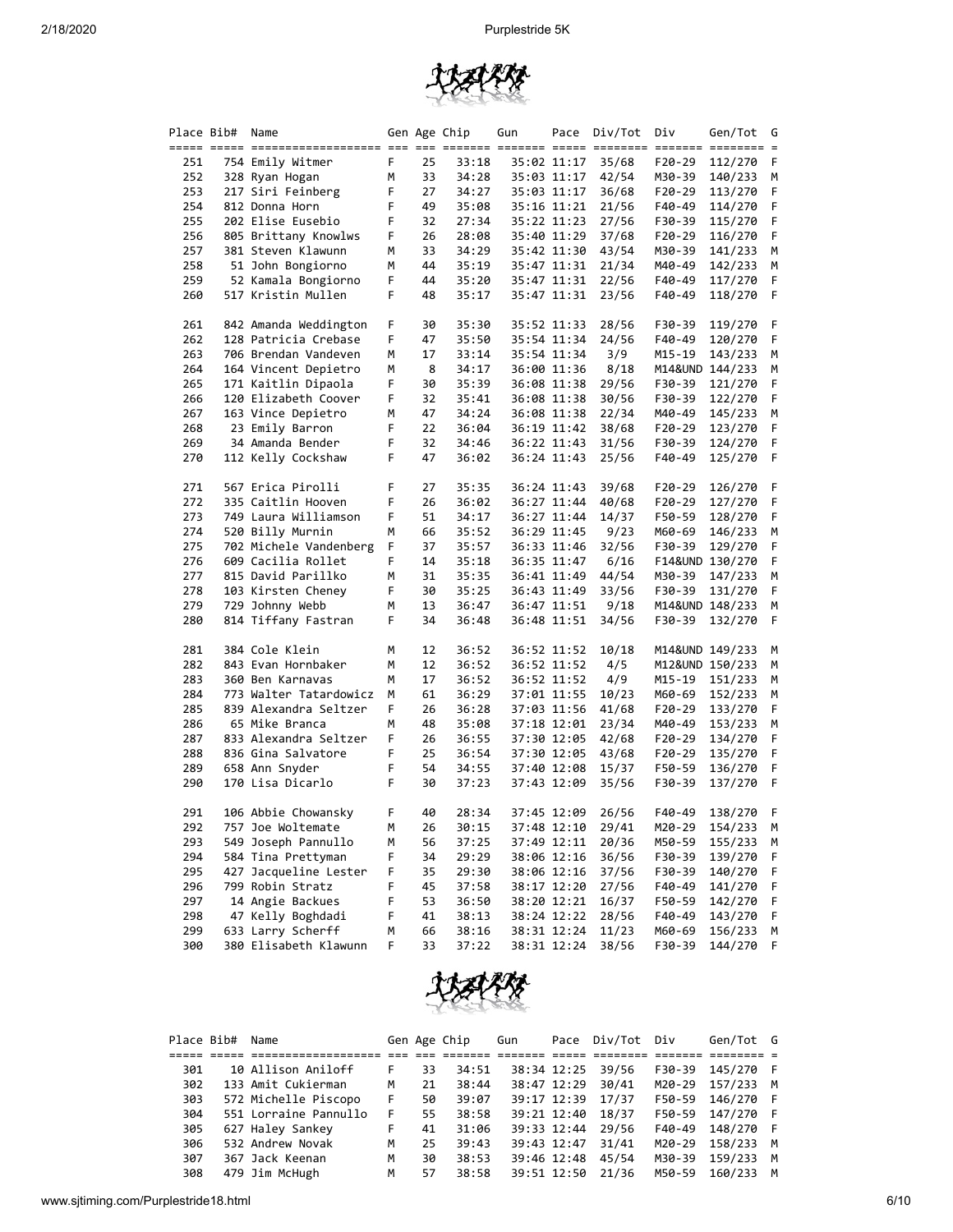| 309 | 510 Amanda Much           | F | 43       | 39:53 | 39:53 12:50 | 30/56 | F40-49          | 149/270 | F      |
|-----|---------------------------|---|----------|-------|-------------|-------|-----------------|---------|--------|
| 310 | 513 Greyson Much          | M | 13       | 39:53 | 39:53 12:50 | 11/18 | M14&UND 161/233 |         | M      |
|     |                           |   |          |       |             |       |                 |         |        |
| 311 | 718 Janice Walsh          | F | 57       | 35:26 | 40:10 12:56 | 19/37 | F50-59          | 150/270 | F      |
| 312 | 370 Lisa Keenan           | F | 57       | 39:37 | 40:30 13:02 | 20/37 | F50-59          | 151/270 | F      |
| 313 | 608 Elizabeth Rollet      | F | 45       | 38:58 | 40:51 13:09 | 31/56 | F40-49          | 152/270 | F      |
| 314 | 902 Erika Fidacaro        | F | 23       | 32:35 | 41:10 13:15 | 44/68 | $F20-29$        | 153/270 | F      |
| 315 | 708 Manu Varughese        | M | 34       | 41:20 | 41:38 13:24 | 46/54 | M30-39          | 162/233 | M      |
| 316 | 433 David Lorenz          | M | 36       | 41:39 | 41:39 13:25 | 47/54 | M30-39          | 163/233 | M      |
| 317 | 434 Kelly Lorenz          | F | 34       | 41:41 | 41:41 13:25 | 40/56 | F30-39          | 154/270 | F      |
| 318 | 22 Ann Bardo              | F | 55       | 41:30 | 41:44 13:26 | 21/37 | F50-59          | 155/270 | F      |
| 319 | 716 Cathleen Wall         | F | 48       | 41:35 | 41:47 13:27 | 32/56 | F40-49          | 156/270 | F      |
| 320 | 530 Katherine Ng          | F | 41       | 41:43 | 41:50 13:28 | 33/56 | F40-49          | 157/270 | F      |
|     |                           |   |          |       |             |       |                 |         |        |
| 321 | 759 Kirby Wu              | M | 47       | 41:44 | 41:50 13:28 | 24/34 | M40-49          | 164/233 | M      |
| 322 | 343 Ginny Iannello        | F | 15       | 41:37 | 41:50 13:28 | 8/13  | $F15-19$        | 158/270 | F      |
| 323 | 745 Kassidy Williams      | F | 12       | 41:22 | 42:05 13:33 | 7/16  | F14&UND 159/270 |         | F      |
| 324 | 504 Linda Motter Lenner F |   | 36       | 42:04 | 42:21 13:38 | 41/56 | F30-39          | 160/270 | F      |
| 325 | 223 Jacqueline Finlaw     | F | 11       | 41:57 | 42:32 13:42 | 8/16  | F14&UND 161/270 |         | F      |
| 326 | 124 Allison Cote-Donova F |   | 42       | 40:50 | 42:34 13:42 | 34/56 | F40-49          | 162/270 | F      |
| 327 | 80 Tiffany Burke          | F | 44       | 42:06 | 42:43 13:45 | 35/56 | F40-49          | 163/270 | F      |
| 328 | 81 Addison Burke          | F | 10       | 42:06 | 42:43 13:45 | 9/16  | F14&UND 164/270 |         | F      |
| 329 | 552 Emily Papai           | F | 23       | 42:27 | 42:55 13:49 | 45/68 | $F20-29$        | 165/270 | F      |
| 330 | 300 Lorna Halsall         | F | 18       | 43:01 | 43:01 13:51 | 9/13  | $F15 - 19$      | 166/270 | F      |
|     |                           |   |          |       |             |       |                 |         |        |
| 331 | 46 Suzanne Blossic        | F | 64       | 42:24 | 43:17 13:56 | 3/15  | F60-69          | 167/270 | F      |
| 332 | 618 Sandra Sacks          | F | 64       | 42:45 | 43:17 13:56 | 4/15  | F60-69          | 168/270 | F      |
| 333 | 619 Thomas Sacks          | м | 62       | 42:53 | 43:25 13:59 | 12/23 | M60-69          | 165/233 | M      |
| 334 | 694 Susan Trifiletti      | F | 54       | 43:11 | 43:29 14:00 | 22/37 | F50-59          | 169/270 | F      |
| 335 | 283 Brooke Goulden        | F | 22       | 40:17 | 43:35 14:02 | 46/68 | $F20-29$        | 170/270 | F      |
| 336 | 848 Rui Fang Lanza        | F | 13       | 43:31 | 44:10 14:13 | 5/6   | $F13-19$        | 171/270 | F      |
| 337 | 600 Ella Richardson       | F | 11       | 43:11 | 44:15 14:15 | 10/16 | F14&UND 172/270 |         | F      |
| 338 | 599 Jennifer Richardson F |   | 49       | 43:14 | 44:18 14:16 | 36/56 | F40-49          | 173/270 | F      |
| 339 | 476 Mark McFadden         | M | 28       | 44:29 | 44:29 14:19 | 32/41 | M20-29          | 166/233 | M      |
| 340 | 403 Derek Landis          | M | 27       | 30:58 | 44:48 14:26 | 33/41 | M20-29          | 167/233 | M      |
| 341 | 336 Alyssa Horton         | F | 26       | 30:58 | 44:48 14:26 | 47/68 | $F20-29$        | 174/270 | F      |
| 342 | 521 Renee Murnin          | F | 64       | 44:25 | 45:01 14:30 | 5/15  | F60-69          | 175/270 | F      |
| 343 | 184 Joe Dubyk             | M | 58       | 45:14 | 45:14 14:34 | 22/36 | M50-59          | 168/233 | M      |
| 344 | 241 Christina Galasso     | F | 32       | 45:09 | 45:44 14:44 | 42/56 | F30-39          | 176/270 | F.     |
|     | 85 Scott Byruch           | M | 41       |       |             | 25/34 |                 |         | M      |
| 345 |                           | M | 37       | 42:11 | 45:53 14:46 |       | M40-49          | 169/233 | M      |
| 346 | 357 Edward Kang           | F |          | 34:24 | 46:23 14:56 | 48/54 | M30-39          | 170/233 |        |
| 347 | 589 Elizabeth Rafferty    | M | 25<br>44 | 34:26 | 46:24 14:56 | 48/68 | F20-29          | 177/270 | F      |
| 348 | 581 Craig Powell          | F | 46       | 45:46 | 46:26 14:57 | 26/34 | M40-49          | 171/233 | M<br>F |
| 349 | 715 Belinda Villegas      | F | 59       | 45:20 | 46:33 14:59 | 37/56 | F40-49          | 178/270 | F      |
| 350 | 284 Maribeth Goulden      |   |          | 43:30 | 46:48 15:04 | 23/37 | F50-59          | 179/270 |        |



|     | Place Bib# | Name                      |     |    | Gen Age Chip | Gun         | Pace        | Div/Tot | Div      | Gen/Tot         | G   |
|-----|------------|---------------------------|-----|----|--------------|-------------|-------------|---------|----------|-----------------|-----|
|     |            |                           |     |    |              |             |             |         |          |                 |     |
| 351 |            | 218 Betsy Feulner         | F   | 15 | 47:09        |             | 47:09 15:11 | 10/13   | $F15-19$ | 180/270         | F   |
| 352 |            | 301 Catherine Halsall     | F   | 16 | 47:25        |             | 47:25 15:16 | 11/13   | $F15-19$ | 181/270         | F   |
| 353 |            | 11 Anna Arustamyan        | F   | 30 | 45:42        |             | 47:56 15:26 | 43/56   | F30-39   | 182/270         | F   |
| 354 |            | 29 Susan Baynard          | F   | 42 | 47:19        | 47:58 15:27 |             | 38/56   | $F40-49$ | 183/270         | F   |
| 355 |            | 436 Rita Ludwig           | F   | 62 | 47:53        |             | 47:59 15:27 | 6/15    | F60-69   | 184/270         | F   |
| 356 |            | 474 Amber McFadden        | F   | 26 | 47:59        |             | 47:59 15:27 | 49/68   | $F20-29$ | 185/270         | F   |
| 357 |            | 672 Michael Storck        | M   | 48 | 40:05        |             | 48:03 15:28 | 27/34   | M40-49   | 172/233         | м   |
| 358 |            | 730 Ryan Webb             | M   | 15 | 45:19        |             | 48:23 15:35 | 5/9     | M15-19   | 173/233         | м   |
| 359 |            | 728 Lexi Webb             | F   | 11 | 45:20        |             | 48:26 15:36 | 11/16   |          | F14&UND 186/270 | F   |
| 360 |            | 768 Cheryl Zebrick        | F   | 62 | 47:57        |             | 48:27 15:36 | 7/15    | F60-69   | 187/270         | - F |
|     |            |                           |     |    |              |             |             |         |          |                 |     |
| 361 |            | 36 Sharmon Bender         | F   | 44 | 47:58        |             | 48:27 15:36 | 39/56   | F40-49   | 188/270         | F   |
| 362 |            | 727 Lauren Webb           | F   | 43 | 45:26        | 48:30 15:37 |             | 40/56   | F40-49   | 189/270         | F   |
| 363 |            | 429 Karen Lichtman        | F   | 50 | 47:32        |             | 48:40 15:40 | 24/37   | F50-59   | 190/270         | F   |
| 364 |            | 55 Cindy Book             | F   | 51 | 48:42        |             | 48:42 15:41 | 25/37   | F50-59   | 191/270         | F   |
| 365 |            | 56 James Book             | M   | 52 | 48:43        |             | 48:43 15:41 | 23/36   | M50-59   | 174/233         | M   |
| 366 |            | 849 Molly Lanza           | F   | 13 | 48:10        |             | 48:48 15:43 | 6/6     | $F13-19$ | 192/270         | F   |
| 367 |            | 850 Kersten Palombaro     | F   | 46 | 48:13        |             | 48:51 15:44 | 41/56   | F40-49   | 193/270         | F   |
| 368 |            | 553 Bianca Papalia        | F   | 27 | 49:50        |             | 49:59 16:05 | 50/68   | $F20-29$ | 194/270         | F   |
| 369 |            | 643 Peter Schwalbenberg M |     | 27 | 49:48        |             | 49:59 16:06 | 34/41   | M20-29   | 175/233         | M   |
| 370 |            | 703 Eleanor Vanderklok    | - F | 60 | 49:19        |             | 50:07 16:08 | 8/15    | F60-69   | 195/270         | F   |
|     |            |                           |     |    |              |             |             |         |          |                 |     |
| 371 |            | 832 Carmen Huff           | F   | 47 | 49:46        |             | 50:29 16:15 | 42/56   | $F40-49$ | 196/270         | F   |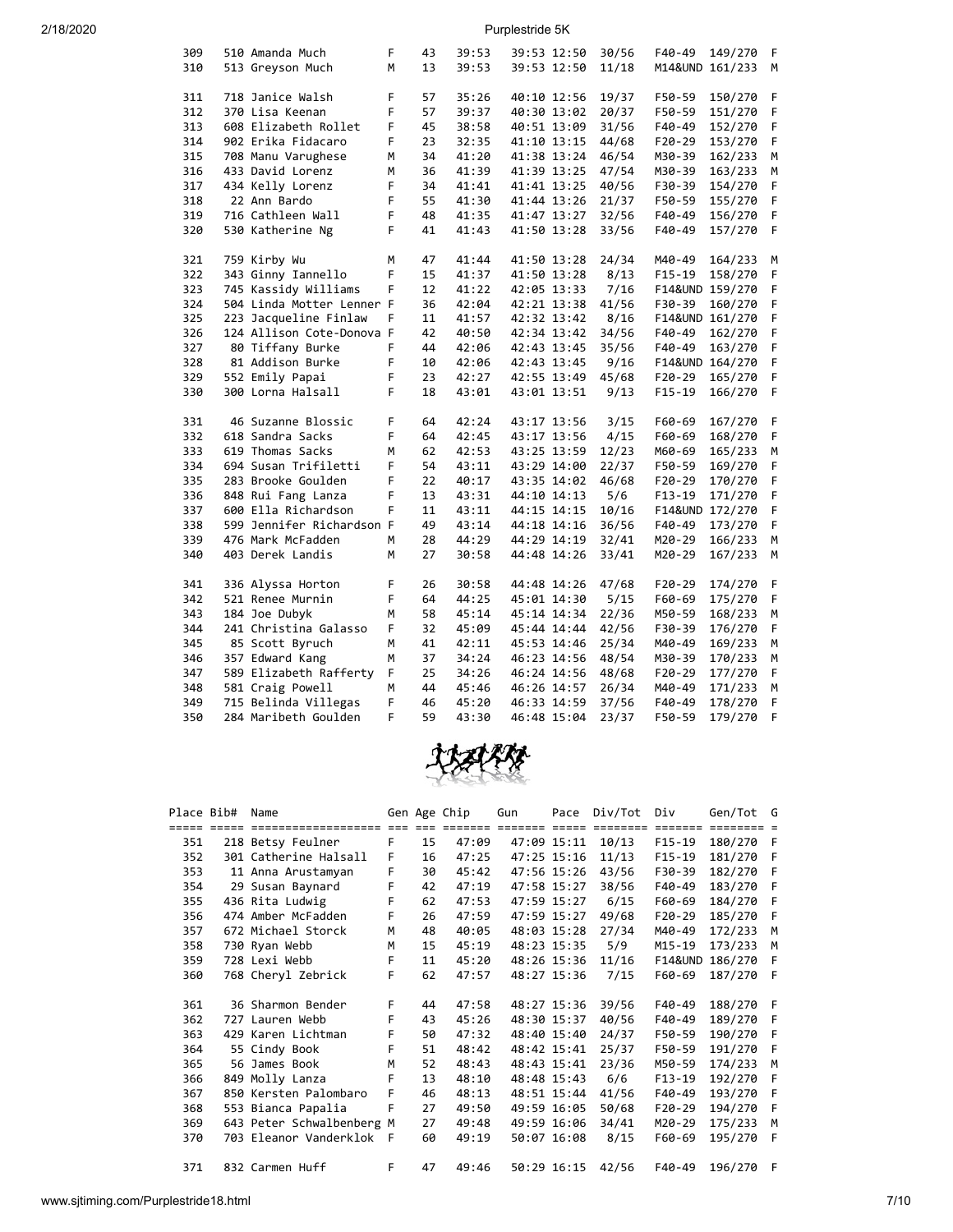| 372 | 845 Maddie Gozdan    | F | 11 | 41:30 | 50:34 16:17         | 1/1   |                    | F12&UND 197/270 | F |
|-----|----------------------|---|----|-------|---------------------|-------|--------------------|-----------------|---|
| 373 | 508 Ryan Moyer       | M | 10 | 41:45 | 50:48 16:21         | 12/18 |                    | M14&UND 176/233 | M |
| 374 | 714 Jules Villante   | F | 28 | 50:37 | 51:34 16:36         | 51/68 | $F20-29$           | 198/270         | F |
| 375 | 713 Jim Villante     | M | 65 | 50:37 | 51:35 16:36         | 13/23 | M60-69             | 177/233         | M |
| 376 | 712 Ann Villante     | F | 56 | 50:35 | 51:35 16:36         | 26/37 | F50-59             | 199/270         | F |
| 377 | 222 Elizabeth Finlaw | F | 10 | 51:18 | 51:49 16:41         | 12/16 |                    | F14&UND 200/270 | F |
| 378 | 221 Lillian Finlaw   | F | 52 | 51:16 | 51:50 16:41         | 27/37 | F50-59             | 201/270         | F |
| 379 | 776 Romeliz Villegas | F | 49 | 51:18 | 52:31 16:54         | 43/56 | $F40-49$           | 202/270         | F |
| 380 | 593 Angel Ramos      | M | 52 | 51:36 | 52:50 17:01         | 24/36 | M50-59             | 178/233         | M |
|     |                      |   |    |       |                     |       |                    |                 |   |
| 381 | 382 Richa Kleiman    | F | 51 | 53:09 | 53:09 17:07         | 28/37 | F50-59             | 203/270         | F |
| 382 | 383 Rebecca Kleiman  | F | 18 | 53:11 | 53:11 17:08         | 12/13 | $F15-19$           | 204/270         | F |
| 383 | 455 Lisa Marotto     | F | 51 | 49:16 | 53:14 17:08         | 29/37 | F50-59             | 205/270         | F |
| 384 | 512 Cavin Much       | M | 10 | 54:02 | 54:02 17:24         | 13/18 | <b>M14&amp;UND</b> | 179/233         | M |
| 385 | 511 Jake Much        | M | 46 | 54:05 | 54:05 17:25         | 28/34 | M40-49             | 180/233         | M |
| 386 | 396 Susan Kupersmith | F | 72 | 50:44 | 54:07 17:26         | 1/2   | F70+               | 206/270         | F |
| 387 | 341 Peter Hughes     | M | 55 | 54:53 | 54:53 17:40         | 25/36 | M50-59             | 181/233         | M |
| 388 | 45 Robert Bliss      | M | 79 | 54:25 | 54:54 17:41         | 4/4   | $M70+$             | 182/233         | M |
| 389 | 831 Edward Miranda   | M | 59 | 54:20 | 55:02 17:43         | 26/36 | M50-59             | 183/233         | M |
| 390 | 304 Kelly Haranczak  | F | 41 | 45:39 | 55:42 17:56         | 44/56 | F40-49             | 207/270         | E |
|     |                      |   |    |       |                     |       |                    |                 |   |
| 391 | 316 Thomad Helms     | M | 65 | 55:46 | 55:46 17:57         | 14/23 | M60-69             | 184/233         | M |
| 392 | 617 Kevin Ryan       | M | 44 | 55:46 | 55:46 17:57         | 29/34 | M40-49             | 185/233         | M |
| 393 | 115 Amanda Connell   | F | 24 | 55:56 | 55:56 18:01         | 52/68 | $F20-29$           | 208/270         | F |
| 394 | 117 Sarah Connell    | F | 27 | 55:56 | 55:56 18:01         | 53/68 | $F20-29$           | 209/270         | F |
| 395 | 705 Tyler Vandeven   | M | 18 | 54:17 | 57:00 18:21         | 6/9   | $M15 - 19$         | 186/233         | M |
| 396 | 228 Ryan Fitch       | F | 39 | 57:50 | 57:50 18:37         | 44/56 | F30-39             | 210/270         | F |
| 397 | 656 Henry Sirolli    | M | 61 | 57:50 | 57:50 18:37         | 15/23 | M60-69             | 187/233         | M |
| 398 | 649 Renee Shaw       | F | 39 | 57:51 | 57:51 18:38         | 45/56 | F30-39             | 211/270         | F |
| 399 | 423 Natalia Lennertz | F | 60 |       | 59:45 1:00:02 19:20 | 9/15  | F60-69             | 212/270         | F |
| 400 | 420 Larry Lennertz   | M | 64 |       | 59:46 1:00:02 19:20 | 16/23 | M60-69             | 188/233         | M |
|     |                      |   |    |       |                     |       |                    |                 |   |



|            | Place Bib# | Name                                    |         |    | Gen Age Chip | Gun                      | Pace Div/Tot | Div             | Gen/Tot G       |              |
|------------|------------|-----------------------------------------|---------|----|--------------|--------------------------|--------------|-----------------|-----------------|--------------|
|            |            |                                         |         |    |              |                          |              |                 |                 |              |
| 401<br>402 |            | 583 Lauren Prettyman                    | F.<br>M |    |              | 27 1:00:11 1:00:11 19:23 | 54/68<br>7/9 | F20-29          | 213/270         | F            |
| 403        |            | 438 Daniel Lumsden<br>437 Brian Lumsden |         |    |              | 18 1:00:14 1:00:14 19:24 | 8/9          | M15-19          | 189/233         | M            |
|            |            |                                         | М       |    |              | 16 1:00:14 1:00:14 19:24 |              | M15-19          | 190/233         | M            |
| 404<br>405 |            | 501 Megan Moran                         | F       |    |              | 43 1:00:24 1:00:24 19:27 | 45/56        | F40-49          | 214/270         | F            |
|            |            | 531 Mike North                          | M       |    |              | 55 1:00:32 1:00:32 19:29 | 27/36        | M50-59          | 191/233         | M            |
| 406        |            | 291 Ej Guy                              | м       |    |              | 9 1:00:47 1:00:47 19:34  | 14/18        | M14&UND 192/233 |                 | M            |
| 407        |            | 290 Jason Guy<br>287 Michael Green      | M       |    |              | 45 1:00:48 1:00:48 19:34 | 30/34        | M40-49          | 193/233         | М            |
| 408        |            |                                         | M       |    |              | 63 1:01:04 1:01:04 19:39 | 17/23        | M60-69          | 194/233         | M            |
| 409        |            | 495 Lauren Miller                       | F       |    |              | 36 1:01:16 1:01:16 19:44 | 46/56        | F30-39          | 215/270         | F            |
| 410        |            | 25 Tracey Basista                       | F       | 47 |              | 57:35 1:02:28 20:07      | 46/56        | F40-49          | 216/270         | -F           |
| 411        |            | 719 Maddie Waltman                      | F       |    |              | 15 1:04:21 1:04:21 20:43 | 13/13        | $F15-19$        | 217/270         | -F           |
| 412        |            | 469 Teresa McCormick                    | F       |    |              | 70 1:04:50 1:04:50 20:53 | 2/2          | F70+            | 218/270         | F            |
| 413        |            | 69 Gretchen Brosius                     | М       |    |              | 51 1:05:08 1:05:08 20:58 | 28/36        | M50-59          | 195/233         | M            |
| 414        |            | 313 Traci Hedenberg-Sch F               |         |    |              | 45 1:06:15 1:06:15 21:20 | 47/56        | F40-49          | 219/270         | F            |
| 415        |            | 213 Lucy Farrelly                       | F       |    |              | 9 1:07:14 1:07:14 21:39  | 13/16        |                 | F14&UND 220/270 | F            |
| 416        |            | 91 Megan Calabrese                      | F       |    |              | 24 1:07:14 1:07:14 21:39 | 55/68        | F20-29          | 221/270         | $\mathsf{F}$ |
| 417        |            | 690 Amanda Tolbert                      | F       |    |              | 32 1:07:14 1:07:14 21:39 | 47/56        | F30-39          | 222/270         | $\mathsf{F}$ |
| 418        |            | 211 Stephanie Farrelly                  | F       |    |              | 46 1:07:15 1:07:15 21:39 | 48/56        | F40-49          | 223/270         | F            |
| 419        |            | 467 Maureen McCarry                     | F       |    |              | 61 1:07:15 1:07:15 21:39 | 10/15        | F60-69          | 224/270         | F            |
| 420        |            | 90 Lou Calabrese                        | M       |    |              | 60 1:07:15 1:07:15 21:39 | 18/23        | M60-69          | 196/233         | M            |
|            |            |                                         |         |    |              |                          |              |                 |                 |              |
| 421        |            | 198 Ty Erb                              | М       |    |              | 25 1:07:17 1:07:17 21:40 | 35/41        | M20-29          | 197/233         | M            |
| 422        |            | 676 Kimberly Sutkowski                  | F       |    |              | 29 1:07:58 1:07:58 21:53 | 56/68        | F20-29          | 225/270         | F            |
| 423        |            | 374 Lisa Kessel                         | F       |    |              | 62 1:08:31 1:08:31 22:03 | 11/15        | F60-69          | 226/270         | -F           |
| 424        |            | 282 Victoria Goodman                    | F       |    |              | 26 1:09:09 1:09:09 22:16 | 57/68        | F20-29          | 227/270         | $\mathsf{F}$ |
| 425        |            | 709 Betty Anne Vasil                    | F       |    |              | 67 1:09:10 1:09:10 22:16 | 12/15        | F60-69          | 228/270         | F            |
| 426        |            | 523 Francis X Murphy                    | M       |    |              | 67 1:09:10 1:09:10 22:16 | 19/23        | M60-69          | 198/233         | M            |
| 427        |            | 281 Mark Goodman                        | M       |    |              | 53 1:09:13 1:09:13 22:17 | 29/36        | M50-59          | 199/233         | M            |
| 428        |            | 173 Joanna Distasi                      | F       |    |              | 65 1:09:15 1:09:15 22:18 | 13/15        | F60-69          | 229/270         | F            |
| 429        |            | 536 Meg O'Brien                         | F       |    |              | 44 1:09:36 1:09:36 22:25 | 49/56        | F40-49          | 230/270         | F            |
| 430        |            | 7 Alex Alavi                            | F       |    |              | 23 1:09:38 1:09:38 22:25 | 58/68        | F20-29          | 231/270         | $\mathsf{F}$ |
|            |            |                                         |         |    |              |                          |              |                 |                 |              |
| 431        |            | 24 Brian Basista                        | М       |    |              | 47 1:05:01 1:09:52 22:29 | 31/34        | M40-49          | 200/233         | М            |
| 432        |            | 123 Gia Cordrey                         | F       |    |              | 9 1:09:55 1:09:55 22:31  | 14/16        | F14&UND 232/270 |                 | F            |
| 433        |            | 216 Madilyn Fedorowicz                  | F       |    |              | 14 1:09:57 1:09:57 22:31 | 15/16        |                 | F14&UND 233/270 | F            |
| 434        |            | 215 Hannah Fedorowicz                   | F       |    |              | 11 1:09:57 1:09:57 22:31 | 16/16        |                 | F14&UND 234/270 | F            |
| 435        |            | 122 Robert Cordrey                      | M       |    |              | 38 1:09:59 1:09:59 22:32 | 49/54        | M30-39          | 201/233         | M            |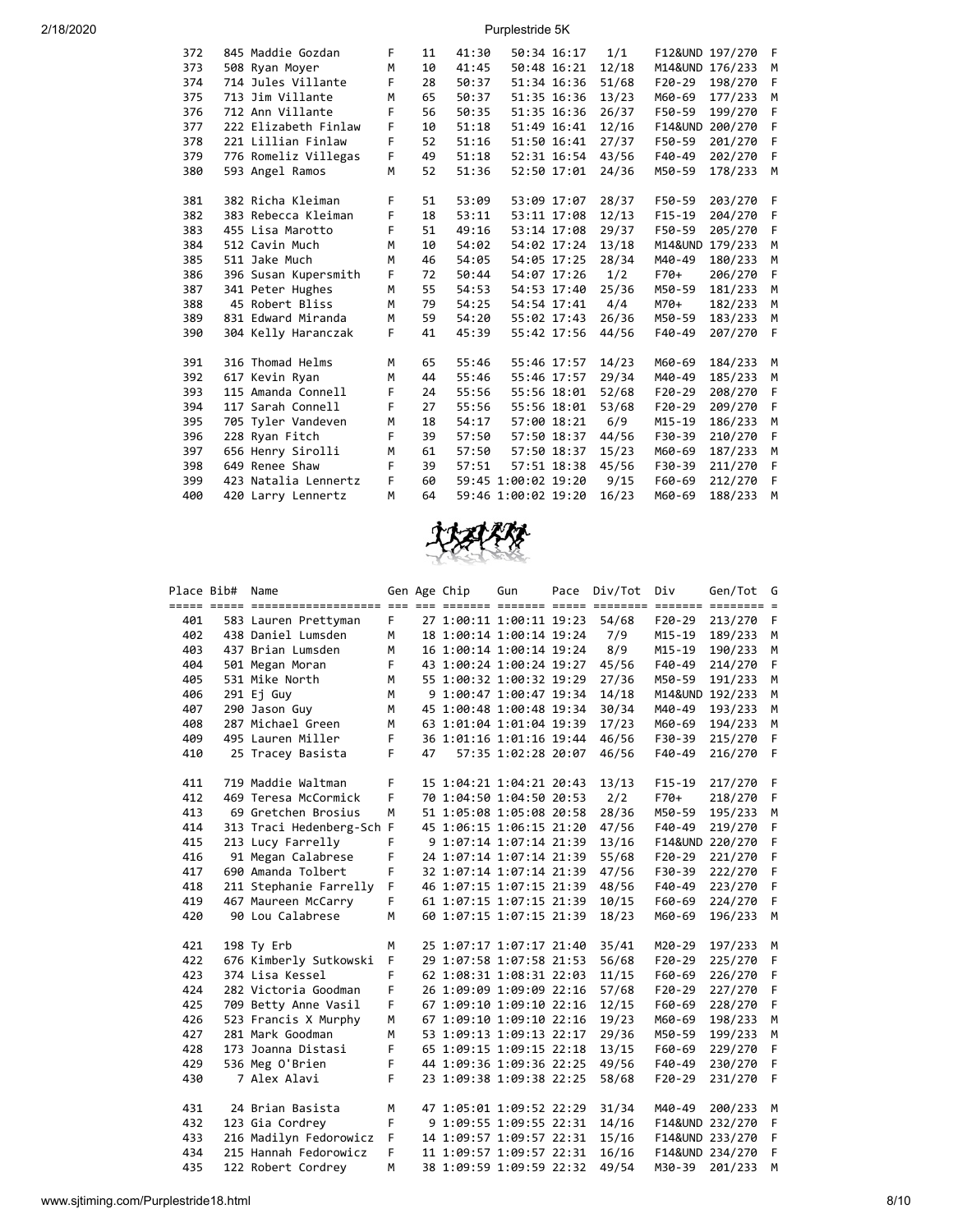| 436 | 477 Maureen McFadden | F. | 53 1:10:17 1:10:17 22:38 |  | 30/37 | F50-59          | 235/270 | - F |
|-----|----------------------|----|--------------------------|--|-------|-----------------|---------|-----|
| 437 | 748 Noah Williams    | М  | 13 1:10:47 1:10:47 22:47 |  | 15/18 | M14&UND 202/233 |         | M   |
| 438 | 169 Melissa Diaz     | F  | 47 1:11:07 1:11:07 22:54 |  | 50/56 | F40-49          | 236/270 | -F  |
| 439 | 168 Douglas Diaz     | M  | 47 1:11:07 1:11:07 22:54 |  | 32/34 | M40-49          | 203/233 | M   |
| 440 | 58 Katie Boyer       | F  | 29 1:11:17 1:11:17 22:57 |  | 59/68 | $F20-29$        | 237/270 | - F |
|     |                      |    |                          |  |       |                 |         |     |
| 441 | 107 Gretchen Ciaccia | F  | 45 1:11:28 1:11:28 23:01 |  | 51/56 | F40-49          | 238/270 | - F |
| 442 | 509 Jeanne Moylan    | F  | 48 1:11:33 1:11:33 23:02 |  | 52/56 | F40-49          | 239/270 | - F |
| 443 | 537 Martha O'Connor  | F. | 47 1:11:33 1:11:33 23:02 |  | 53/56 | F40-49          | 240/270 | - F |
| 444 | 73 Lloyd Brubaker    | M  | 60 1:12:11 1:12:11 23:14 |  | 20/23 | M60-69          | 204/233 | м   |
| 445 | 550 Kristen Pannullo | F. | 35 1:13:18 1:13:18 23:36 |  | 48/56 | F30-39          | 241/270 | - F |
| 446 | 686 Alison Thomas    | F  | 24 1:13:39 1:13:39 23:43 |  | 60/68 | $F20-29$        | 242/270 | - F |
| 447 | 321 Andriana Hetman  | F  | 23 1:14:02 1:14:02 23:50 |  | 61/68 | $F20-29$        | 243/270 | - F |
| 448 | 327 Lauren Hogan     | F  | 38 1:14:08 1:14:08 23:52 |  | 49/56 | F30-39          | 244/270 | -F  |
| 449 | 156 Kari Dekhayser   | F. | 37 1:14:11 1:14:11 23:53 |  | 50/56 | F30-39          | 245/270 | - F |
| 450 | 775 Ryan Prete       | M  | 12 1:14:22 1:14:22 23:56 |  | 5/5   | M12&UND 205/233 |         | M   |
|     |                      |    |                          |  |       |                 |         |     |



| Place Bib# | Name                             |   | Gen Age Chip | Gun                      | Pace | Div/Tot | Div      | Gen/Tot                 | G |
|------------|----------------------------------|---|--------------|--------------------------|------|---------|----------|-------------------------|---|
|            | ===== ===== ==================== |   |              |                          |      |         |          | $=$ $=$ $=$ $=$ $=$ $=$ |   |
| 451        | 130 Kevin Crowe                  | M |              | 56 1:14:34 1:14:34 24:01 |      | 30/36   | M50-59   | 206/233                 | M |
| 452        | 273 Tyler Gilbert                | М |              | 9 1:15:05 1:15:05 24:10  |      | 16/18   |          | M14&UND 207/233         | М |
| 453        | 186 Claire Dunbar                | F |              | 52 1:15:13 1:15:13 24:13 |      | 31/37   | F50-59   | 246/270                 | F |
| 454        | 673 Mia Striano                  | F |              | 30 1:15:14 1:15:14 24:13 |      | 51/56   | F30-39   | 247/270                 | F |
| 455        | 661 Andrew Stacy                 | M |              | 27 1:15:25 1:15:25 24:17 |      | 36/41   | M20-29   | 208/233                 | М |
| 456        | 590 Martin Rajchel               | М |              | 34 1:15:27 1:15:27 24:17 |      | 50/54   | M30-39   | 209/233                 | М |
| 457        | 44 Michelle Blattner             | F |              | 32 1:15:36 1:15:36 24:20 |      | 52/56   | F30-39   | 248/270                 | F |
| 458        | 340 Emily Hughes                 | F |              | 21 1:16:16 1:16:16 24:33 |      | 62/68   | $F20-29$ | 249/270                 | F |
| 459        | 339 Edward Hughes                | М |              | 65 1:16:18 1:16:18 24:34 |      | 21/23   | M60-69   | 210/233                 | М |
| 460        | 271 Robin Giffin                 | F |              | 68 1:12:49 1:16:19 24:34 |      | 14/15   | F60-69   | 250/270                 | F |
| 461        | 269 Bill Giffin                  | М |              | 64 1:12:51 1:16:22 24:35 |      | 22/23   | M60-69   | 211/233                 | М |
| 462        | 5 Bruce Adams                    | M |              | 64 1:12:58 1:16:29 24:38 |      | 23/23   | M60-69   | 212/233                 | М |
| 463        | 457 Alison Marx                  | F |              | 55 1:16:37 1:16:37 24:40 |      | 32/37   | F50-59   | 251/270                 | F |
| 464        | 765 Malcolm Young                | М |              | 10 1:15:48 1:16:37 24:40 |      | 17/18   |          | M14&UND 213/233         | М |
| 465        | 766 Wyatt Young                  | M |              | 6 1:16:18 1:17:07 24:50  |      | 18/18   |          | M14&UND 214/233         | М |
| 466        | 763 Melissa Young                | F |              | 47 1:16:20 1:17:08 24:50 |      | 54/56   | F40-49   | 252/270                 | F |
| 467        | 303 Evan Hammond                 | М |              | 24 1:18:13 1:18:13 25:11 |      | 37/41   | M20-29   | 215/233                 | М |
| 468        | 430 Tricia Light                 | F |              | 24 1:18:16 1:18:16 25:12 |      | 63/68   | F20-29   | 253/270                 | F |
| 469        | 561 Joleen Peterson              | F |              | 54 1:19:45 1:19:45 25:41 |      | 33/37   | F50-59   | 254/270                 | F |
| 470        | 644 Jul-Ann Scott                | F |              | 48 1:19:46 1:19:46 25:41 |      | 55/56   | F40-49   | 255/270                 | F |
| 471        | 742 Trish Wethman                | F |              | 47 1:20:44 1:20:44 26:00 |      | 56/56   | F40-49   | 256/270                 | F |
| 472        | 139 Diane Darling                | F |              | 53 1:20:46 1:20:46 26:00 |      | 34/37   | F50-59   | 257/270                 | F |
| 473        | 140 Lucas Darling                | M |              | 16 1:20:50 1:20:50 26:01 |      | 9/9     | M15-19   | 216/233                 | M |
| 474        | 9 Stacey Alston                  | F |              | 52 1:21:09 1:21:09 26:08 |      | 35/37   | F50-59   | 258/270                 | F |
| 475        | 8 Alexander Alston               | M |              | 48 1:21:09 1:21:09 26:08 |      | 33/34   | M40-49   | 217/233                 | M |
| 476        | 119 Kent Cooke                   | M |              | 53 1:21:10 1:21:10 26:08 |      | 31/36   | M50-59   | 218/233                 | M |
| 477        | 348 Sharon Jacob                 | F |              | 22 1:21:20 1:21:20 26:11 |      | 64/68   | $F20-29$ | 259/270                 | F |
| 478        | 404 Ryan Lang                    | M |              | 37 1:18:46 1:21:25 26:13 |      | 51/54   | M30-39   | 219/233                 | М |
| 479        | 688 Stephanie Thomas             | F |              | 32 1:21:50 1:21:50 26:21 |      | 53/56   | F30-39   | 260/270                 | F |
| 480        | 42 Jim Blackwood                 | M |              | 56 1:22:11 1:22:11 26:27 |      | 32/36   | M50-59   | 220/233                 | M |
| 481        | 777 Billy Gardiner               | M |              | 14 1:22:22 1:22:22 26:31 |      | 9/9     | M13-19   | 221/233                 | M |
| 482        | 682 John Tanney                  | M |              | 31 1:22:32 1:22:32 26:34 |      | 52/54   | M30-39   | 222/233                 | М |
| 483        | 641 Julia Schumacher             | F |              | 22 1:23:04 1:23:04 26:45 |      | 65/68   | $F20-29$ | 261/270                 | F |
| 484        | 345 Fabio Incollingo             | Μ |              | 50 1:23:05 1:23:05 26:45 |      | 33/36   | M50-59   | 223/233                 | М |
| 485        | 344 Daniela Incollingo           | F |              | 38 1:23:05 1:23:05 26:45 |      | 54/56   | F30-39   | 262/270                 | F |
| 486        | 19 Dave Barba                    | М |              | 58 1:23:30 1:23:30 26:53 |      | 34/36   | M50-59   | 224/233                 | М |
| 487        | 21 Jessica Barba                 | F |              | 29 1:23:31 1:23:31 26:53 |      | 66/68   | F20-29   | 263/270                 | F |
| 488        | 20 David Barba                   | М |              | 30 1:23:31 1:23:31 26:53 |      | 53/54   | M30-39   | 225/233                 | М |
| 489        | 18 Christine Barba               | F |              | 56 1:23:32 1:23:32 26:53 |      | 36/37   | F50-59   | 264/270                 | F |
| 490        | 401 Michael Lager                | M |              | 48 1:23:46 1:23:46 26:58 |      | 34/34   | M40-49   | 226/233                 | M |
| 491        | 499 Gina Moore                   | F |              | 50 1:23:52 1:23:52 27:00 |      | 37/37   | F50-59   | 265/270                 | F |
| 492        | 750 Mark Wilson                  | М |              | 51 1:23:53 1:23:53 27:00 |      | 35/36   | M50-59   | 227/233                 | М |
| 493        | 347 Lester Jackson               | M |              | 51 1:23:54 1:23:54 27:01 |      | 36/36   | M50-59   | 228/233                 | M |
| 494        | 671 Aka Stewart                  | F |              | 69 1:27:06 1:27:06 28:03 |      | 15/15   | F60-69   | 266/270                 | F |
| 495        | 377 Ghazal Khorrami              | F |              | 28 1:27:57 1:27:57 28:19 |      | 67/68   | $F20-29$ | 267/270                 | F |
| 496        | 62 Behdad Bozorgnia              | М |              | 32 1:27:58 1:27:58 28:19 |      | 54/54   | M30-39   | 229/233                 | М |
| 497        | 527 Jake Naar                    | M |              | 23 1:28:25 1:28:25 28:28 |      | 38/41   | M20-29   | 230/233                 | M |
| 498        | 630 Brian Savine                 | M |              | 25 1:28:29 1:28:29 28:29 |      | 39/41   | M20-29   | 231/233                 | М |
| 499        | 325 Christian Hochstetl M        |   |              | 27 1:28:35 1:28:35 28:31 |      | 40/41   | M20-29   | 232/233                 | M |